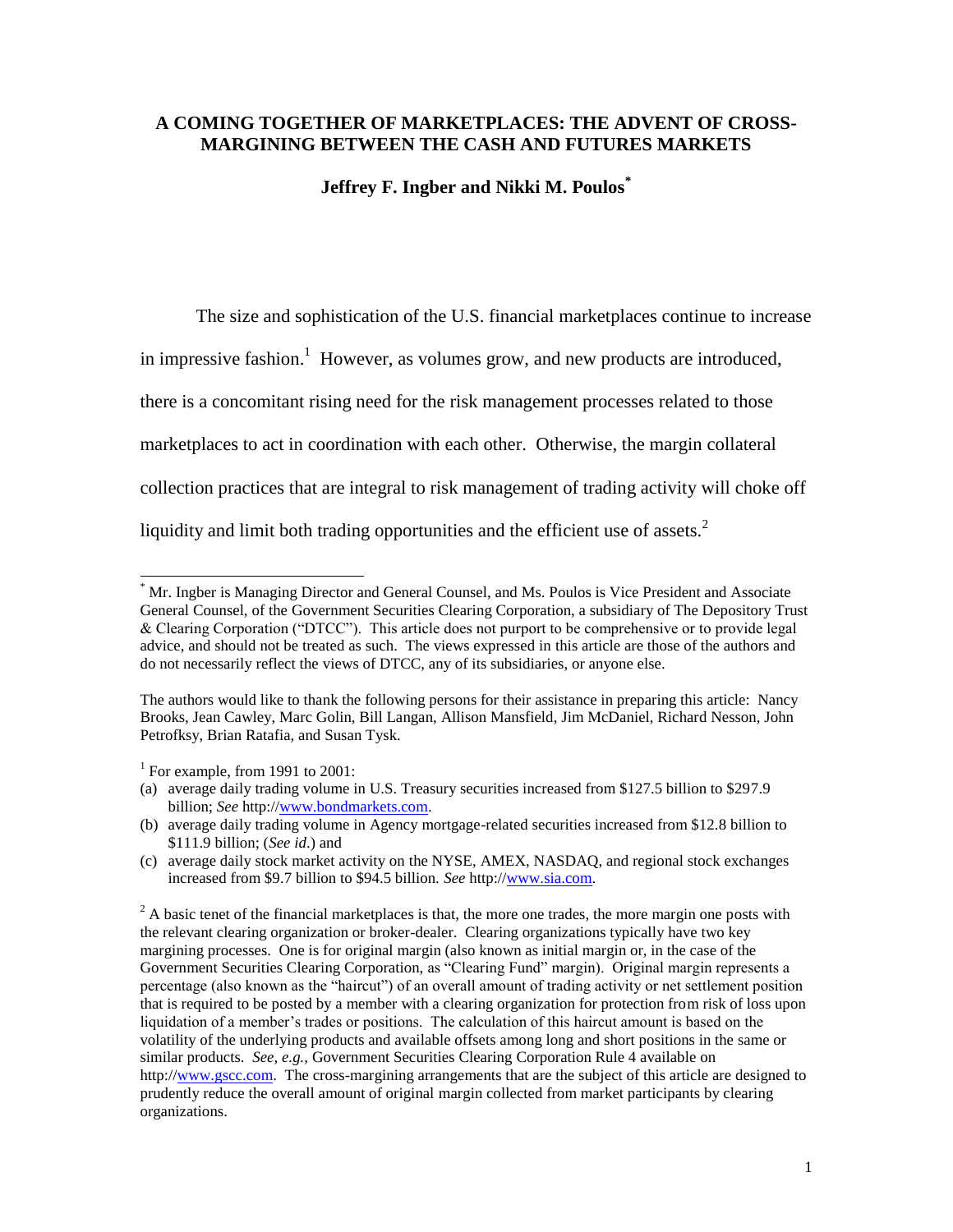A prime example of this lack of coordination was the absence, for many years, of a risk management arrangement between the U.S. Government securities over-thecounter ("OTC") marketplace and the largest Treasury futures marketplace -- the Chicago Board of Trade ("CBOT"). For an entity that traded actively in both markets, this meant that margin was collected by the Government Securities Clearing Corporation ("GSCC")<sup>3</sup> for cash trading<sup>4</sup> and, separately, by the Board of Trade Clearing Corporation ("BOTCC $\circ$ ")<sup>5</sup> for futures trading, without recognition of the entity's aggregate position across markets.<sup>6</sup>

The second key margining process is a mark-to-market process (also known as variation margin) that protects the clearing organization from the risk of loss of a change in value from contract price to current market value. *See, e.g., id*. at Rule 13. The cross-margining arrangements that are the subject of this article are not designed to affect mark-to-market amounts.

 $\overline{a}$ 

<sup>3</sup> GSCC is the central provider of centralized trade comparison, netting and settlement services in the U.S. Government securities industry. It processed over \$329 trillion in original issue, buy-sell, and repurchase agreement ("repo") transactions in 2001. GSCC's services provide risk management and financial benefits and operational efficiencies to industry participants, which include the nation's major brokers, dealers and banks, as well as a wide range of other entities that trade U.S. Government securities. GSCC is a securities clearing agency registered with and regulated by the Securities and Exchange Commission ("SEC"). *See generally* http:/[/www.gscc.com.](http://www.gscc.com/)

<sup>4</sup> Buy-sell trading and repo trading are commonly referred to as "cash trading." The cash market, in which ownership is transferred from seller to buyer and payment is given upon delivery, contrasts with the futures market, in which contracts are completed at a specified time in the future. DICTIONARY OF FINANCE AND INVESTMENT TERMS  $(2<sup>nd</sup>$  ed. 1987).

<sup>5</sup> BOTCC is a registered trademark of the Board of Trade Clearing Corporation. BOTCC is a Delaware corporation that acts as the clearing organization for certain futures contracts and options on futures contracts that are traded on the CBOT and that are regulated by the Commodity Futures Trading Commission ("CFTC"). It processed over 746 million contracts in 2001. BOTCC is deemed to be registered with the CFTC as a derivatives clearing organization pursuant to the Commodity Exchange Act, as amended. *See generally* http:/[/www.botcc.com.](http://www.botcc.com/) 

<sup>6</sup> As a simple example, assume that a common member ("Common Member") of GSCC and BOTCC has a \$1 billion short cash Treasury position in a security on which GSCC takes a one percent margin haircut, and a \$1 billion long futures position in a corresponding instrument on which BOTCC effectively takes a one percent margin haircut. Absent cross-margining, Common Member will pay \$10 million in margin to each of GSCC and BOTCC, because each clearing organization views Common Member as having a totally unhedged position. The posting of \$20 million in collateral in the aggregate by Common Member clearly is far more than is needed to protect from the risk posed by its overall portfolio.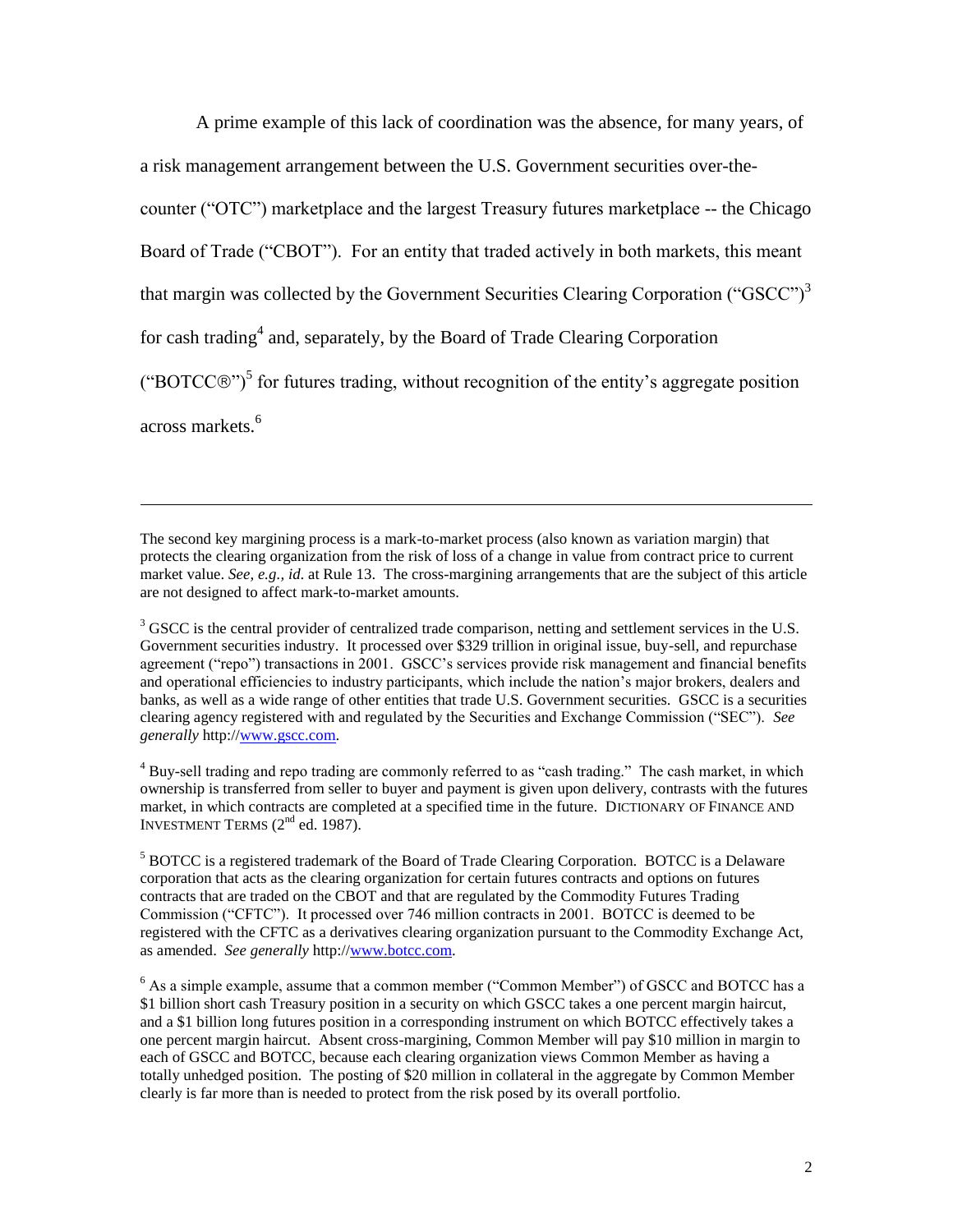What was needed was a "cross-margining" agreement between GSCC and BOTCC that would provide for an exchange of information on the trading activity of common members and establish a legally sound arrangement allowing the two clearing corporations to prudently substitute the guaranty of each clearing organization, based on the existence of offsetting positions, in lieu of the actual collection of margin collateral. In a nutshell, the basis for a cross-margining relationship is the assumption, based on rigorous analysis of price volatility and associated correlations, that in the event of the insolvency and liquidation of a common member, the liquidation loss of one of the clearing corporations will be offset by the liquidation gain of the other. The guaranty of the clearing corporation with the gain to recompense the clearing corporation with the loss effectively allows each clearing corporation to reduce the amount of margin collateral that would otherwise be needed to protect them from liquidation loss.

Cross-margining between the OTC cash markets and the interest rate futures markets, which had been discussed and planned for over a decade (and which has existed in the equity derivatives markets for many years)<sup>7</sup> became a reality in February of 2000, when GSCC implemented a cross-margining arrangement with the New York Clearing Corporation ("NYCC"), allowing GSCC to cross-margin its members' buy-sell and repo activity in U.S. Government securities against Treasury futures traded on the Cantor Financial Futures Exchange ("CFFE").<sup>8</sup> GSCC broadened its cross-margining program

l

 $<sup>7</sup>$  The first cross-margining arrangement was approved in 1988 for cross-margining options cleared by The</sup> Options Clearing Corporation ("OCC") and futures contracts and futures options cleared by the Intermarket Clearing Corporation, which is OCC's subsidiary. Order Approving Proposed Rule Change Establishing a Cross-Margining Program, Exchange Act Release No. 34-261153 (Oct. 3, 1988). OCC's cross-margining programs are currently limited to options on stock indexes and futures and futures options on stock indexes; individual equity options currently are not eligible for OCC cross-margining.

<sup>&</sup>lt;sup>8</sup> Since that time, Treasury futures trading has been suspended on the CFFE, and the GSCC-NYCC crossmargining program is currently dormant.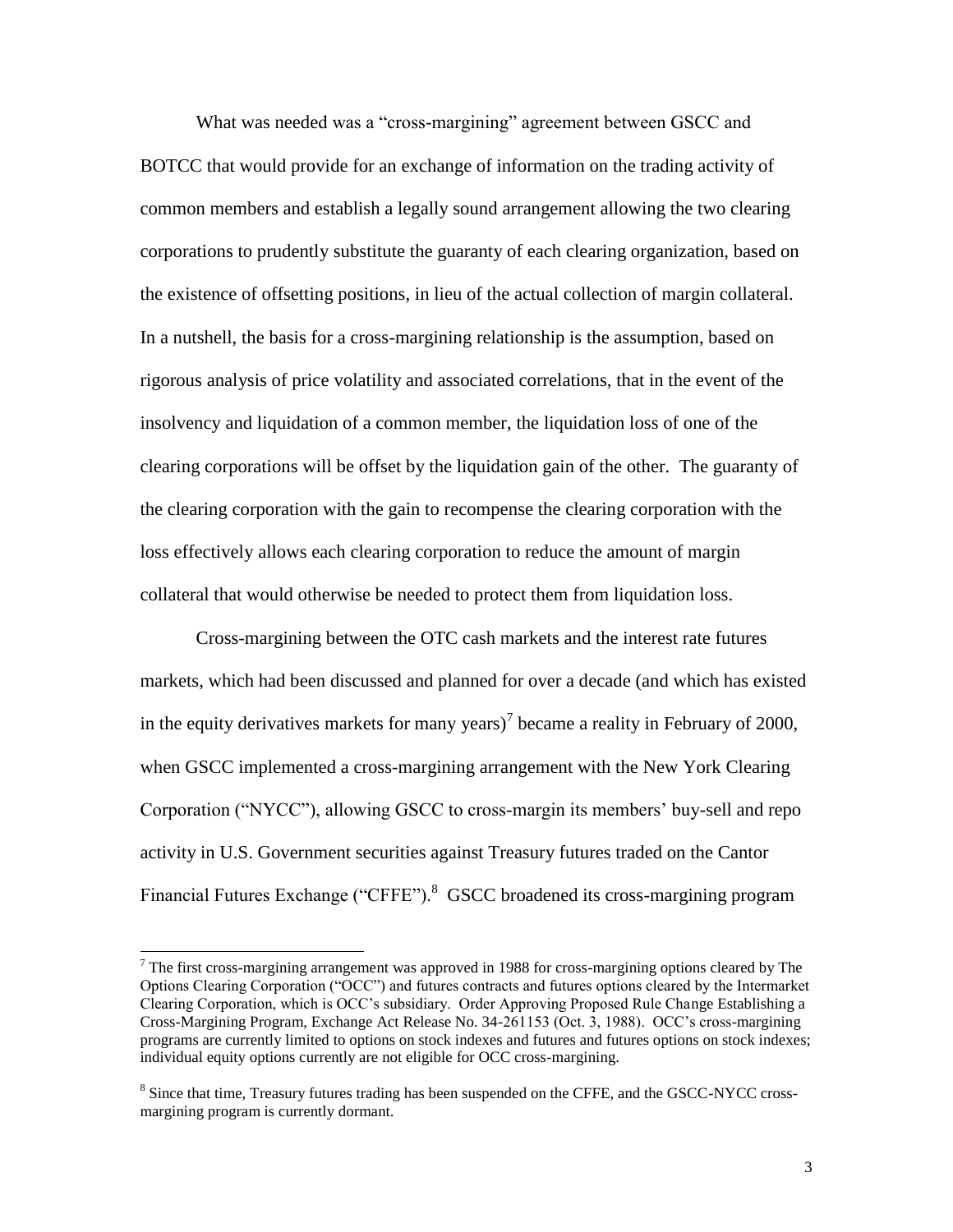significantly starting in February 2002, when the GSCC-BOTCC cross-margining arrangement was implemented. This arrangement allows GSCC to cross-margin its members' buy-sell and repo activity in U.S. Government securities against Treasury and Agency<sup>9</sup> futures and futures options traded on the CBOT. Subsequently, in April of 2002, GSCC implemented similar arrangements allowing for cross-margining with Eurodollar futures and futures options<sup>10</sup> traded on and cleared by the Chicago Mercantile Exchange Inc.  $\mathcal{B}$  ("CME"),<sup>11</sup> and Treasury futures traded on the BrokerTec Futures Exchange, L.L.C. ("BTEX") and cleared by BrokerTec Clearing Company, L.L.C.  $(^{'}\text{BCC}$ "). $^{12}$ 

Collectively, this is a development of enormous significance. Clearing

corporation members that participate in cross-margining experience a reduction in their

margin requirements, which decreases their cost of capital, increases their liquidity,

improves their collateral management, and lowers their operational costs. These

 $9$  The term "Agencies" refers to non-mortgage-backed securities issued by certain U.S. federal agencies and Government-sponsored enterprises.

<sup>&</sup>lt;sup>10</sup> Eurodollars are time deposits denominated in U.S. dollars that are deposited in commercial banks outside the U.S. They have long served as a benchmark interest rate for corporate funding. The Eurodollar futures contract, developed and introduced by CME in 1981, represents an interest rate on a three-month deposit of \$1 million. The Eurodollar futures contract is now the most actively traded futures contract in the world. Open interest in the contract recently surpassed four million. *See* http:/[/www.cme.com.](http://www.cme.com/)

<sup>&</sup>lt;sup>11</sup> Chicago Mercantile Exchange Inc. is a registered trademark of CME. CME offers futures contracts and options on futures primarily in four product areas: interest rates, stock indexes, foreign exchange and commodities. CME's wholly owned Clearing House clears, settles, nets and guarantees performance of all matched transactions executed on the exchange. In 2001, the underlying value of CME's trading volume totaled \$293.9 trillion. On average, CME processes nearly 420,000 clearing trade transactions per day, moves about \$1.5 billion per day in settlement payments and manages \$28.3 billion in collateral deposits. *See generally* http:[//www.cme.com.](http://www.cme.com/) 

 $12$  BCC is the affiliated clearing organization for futures transactions executed on BTEX. On June 18, 2001, the CFTC approved the application of BTEX for contract market designation and the approval of BCC for registration as a derivatives clearing organization. BCC currently clears futures contracts on U.S. Treasury securities. It is expected that, in the future, BCC will clear other fixed income futures contracts and options on futures contracts traded on BTEX. See generally http:/[/www.btec.com.](http://www.btec.com/)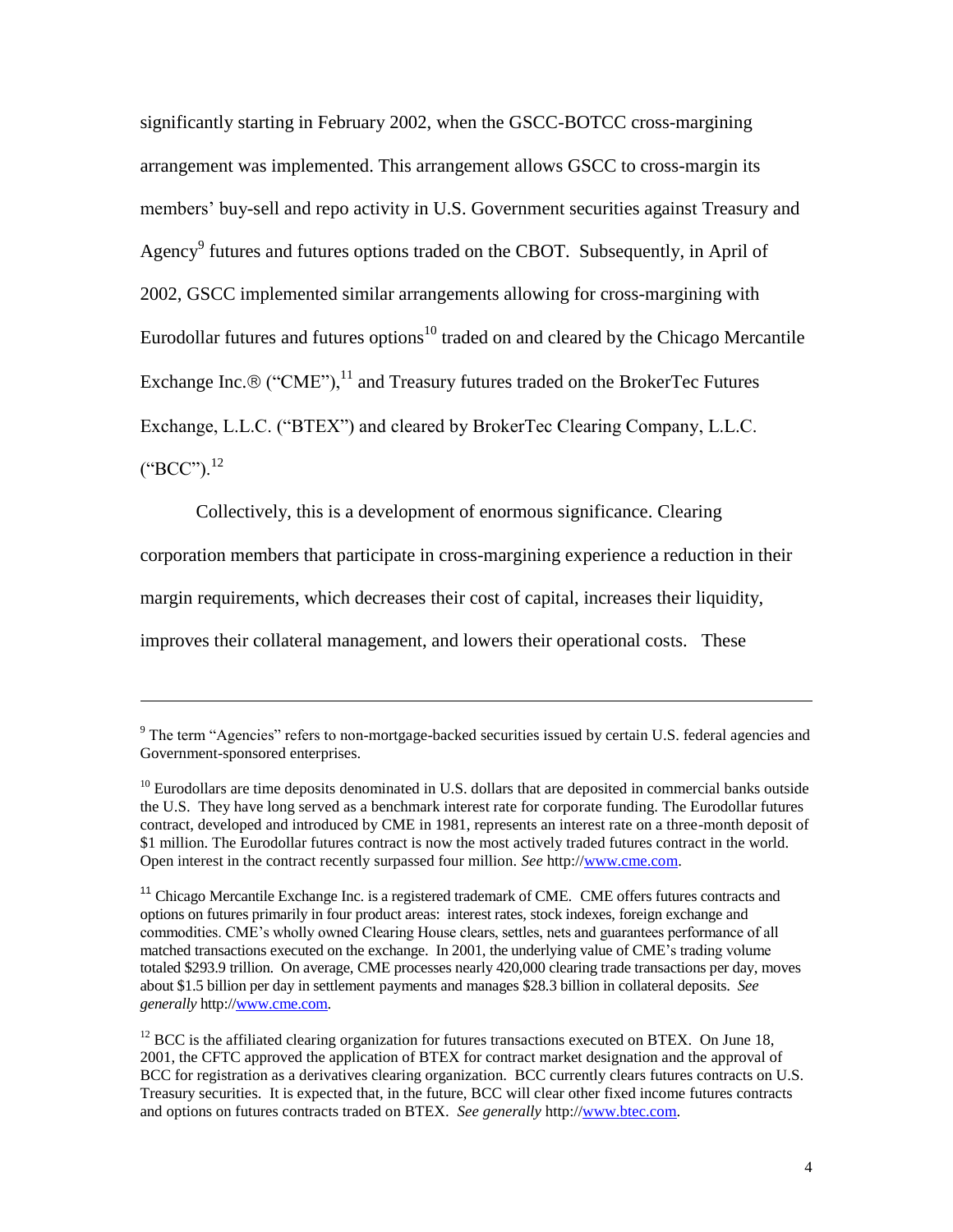arrangements have the potential to provide greatly reduced margin requirements for active market participants<sup>13</sup> -- amounting to billions of dollars in the aggregate.

What is less evident is that cross-margining arrangements lead to important risk management benefits for each of the participating clearing organizations. They enable the clearing organizations to have more accurate and comprehensive data on members' trading activity, intermarket positions and risk exposure. The clearing organizations thus are able to see a common member's portfolio as a whole, which gives them a more comprehensive view for risk management purposes.<sup>14</sup>

The cross-margining agreement also contains several significant informationsharing provisions that potentially reduce risk. For example, each clearing organization is required to promptly notify the other if it applies any special surveillance procedures to a particular cross-margining participant, or if it requires more frequent reporting of financial information by a cross-margining participant. The agreement also encourages coordinated liquidation of an insolvent member, which may expedite the liquidation process and reduce potential losses.

Cross-margining programs have long been recognized as enhancing the safety and soundness of clearing systems and reducing exposure during times of market stress. By minimizing the need for clearing organizations to call for large amounts of additional margin in volatile markets, cross-margining reduces the risk of a liquidity crisis.<sup>15</sup>

 $13$  The respective clearing organizations hold enormous amounts of margin collateral. For example, as of year-end 2001, GSCC held \$6.3 billion, BOTCC held \$3.9 billion, and the CME held \$28.3 billion.

<sup>14</sup> *See* Rule Filing Approval Orders, *infra* note 19.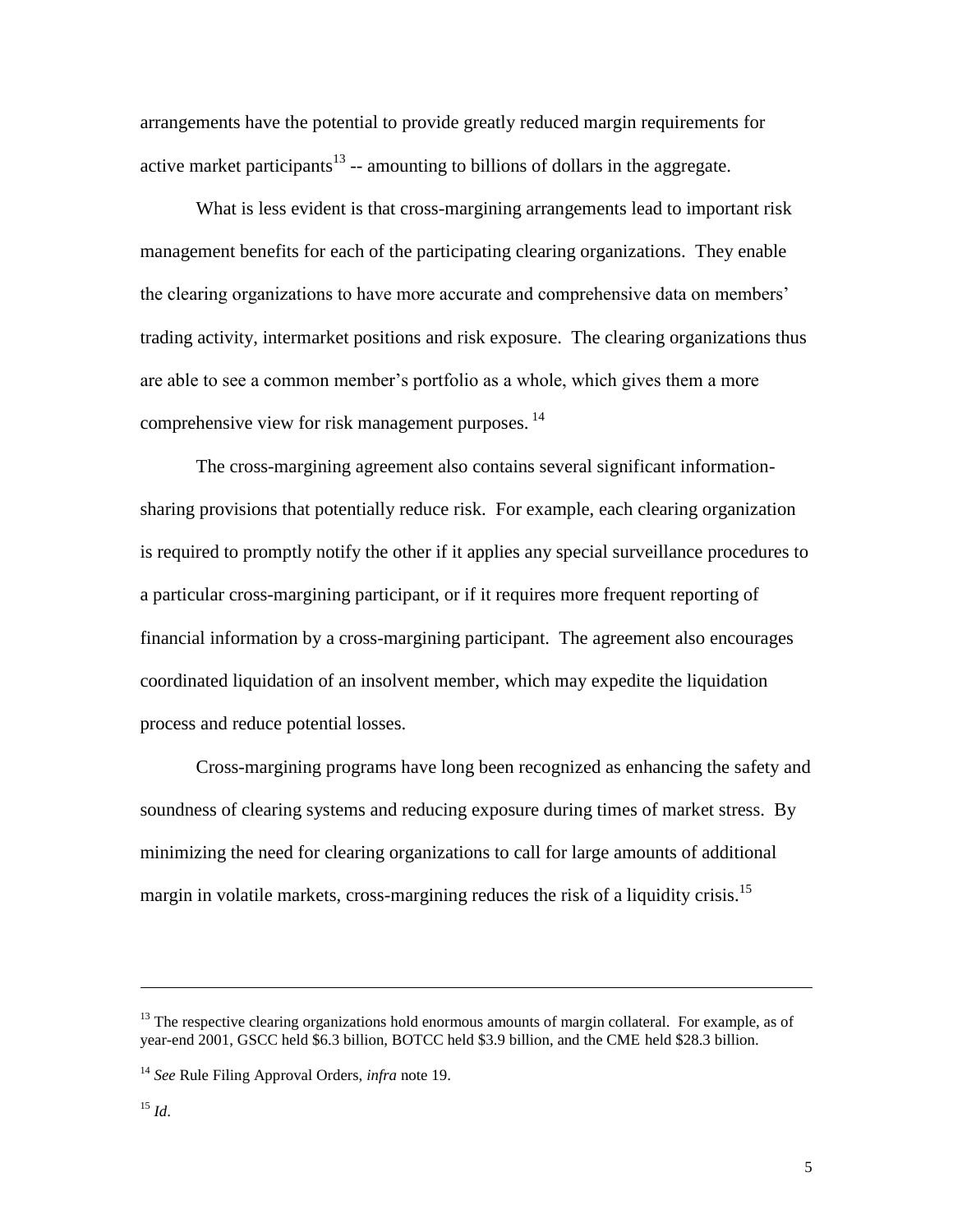Indeed, a driving force behind the introduction of cross-margining is that it is as dangerous for the numerous U.S. clearing corporations collectively to require too much margin collateral from their members -- because of the liquidity drain that is potentially caused -- as it is to collect too little. As was stated in the Report of the Presidential Task Force on Market Mechanisms (commonly referred to as the "Brady Report") with regard to the October 1987 market crash:

Since stocks, stock index futures and stock options compose, in an economic sense, one market, margins need to be rationalized across markets . . . Consistent with the one-market concept, cross-margining should be allowed. Market participants with an investment in futures should be allowed to receive credit for an offsetting, or hedged, investment in stocks or options. Cross-margining allows margin regulations to focus on the true intermarket risk exposure of participants, rather than focusing myopically on a single market segment.<sup>16</sup>

\* \* \*

This article reviews the approach taken by GSCC in designing its cross-margining program -- which approach differs from the original arrangements established years ago in the equity options and futures markets -- and then discusses the important legal and risk management considerations involved.

### **General Approach of GSCC's Cross-Margining Program**

 $\overline{a}$ 

As noted above, the purpose of any cross-margining program is to recognize the correlation of price volatility between offsetting positions maintained by a common member at two clearing organizations<sup>17</sup> (effectively viewing the member's positions at

 $^{16}$  Report of the Presidential Task Force on Market Mechanisms, pp. 64-66, 68 (Jan. 1988).

 $17$  It should be noted that the benefits of cross-margining arrangements are not limited to common members of two or more clearing organizations. It is typical for a financial organization to have different legal entities as the members of different clearing organizations. GSCC's cross-margining program allows for affiliated entities to participate as well.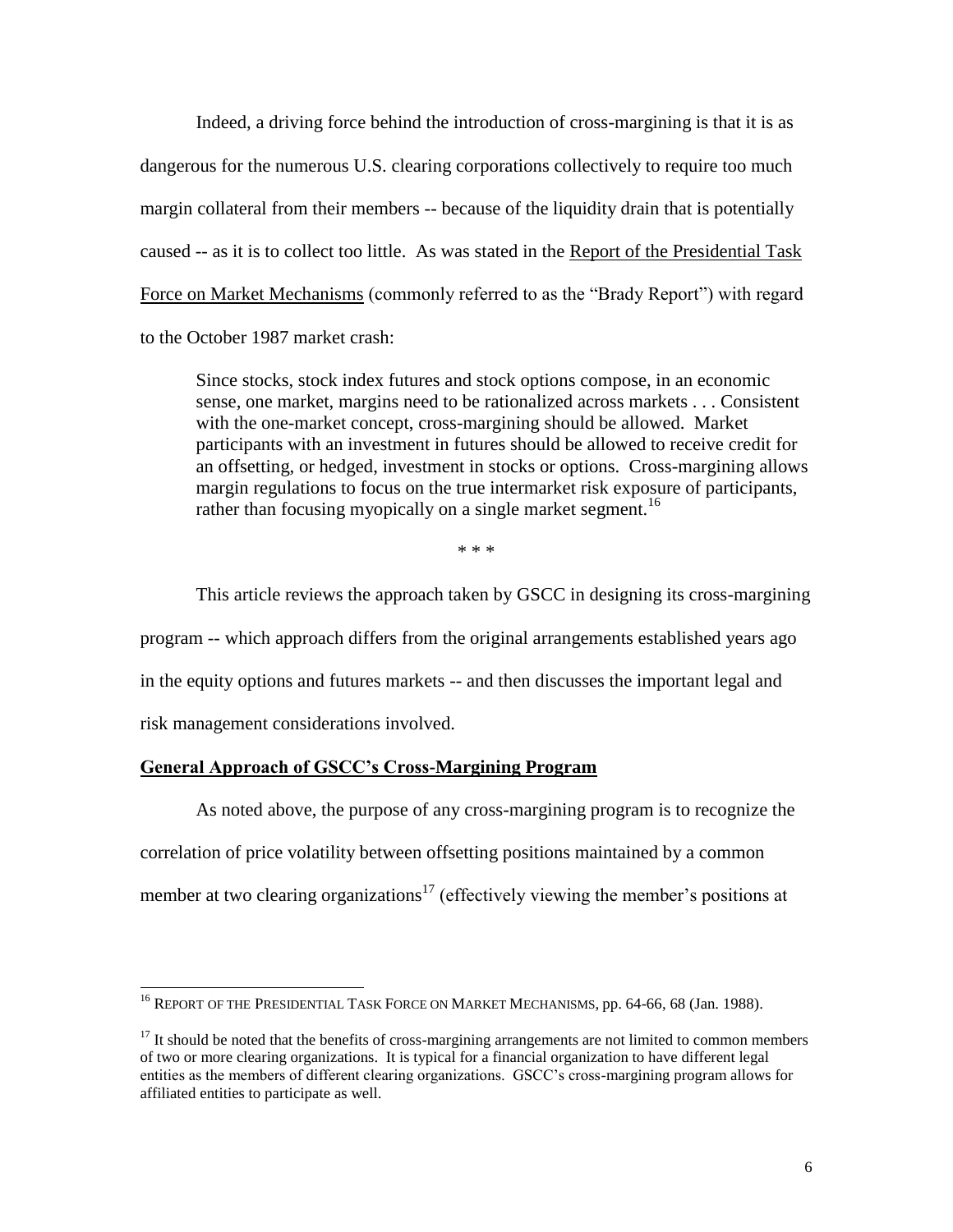both clearing organizations as a single portfolio) and to reduce the member's margin requirements at both clearing organizations accordingly.

GSCC's cross-margining program is based on an agreement whereby GSCC and a participating futures clearing organization (" $FCO$ ")<sup>18</sup> effectively share any proceeds arising from the liquidation of correlated positions and supporting collateral in the event of an eligible member's insolvency. In view of this agreement, the amount of collateral that would otherwise be collected by each clearing organization will be reduced to reflect offsets between futures positions of a cross-margining participant (or its affiliate) at the FCO and the cross-margining participant's positions at GSCC. Each clearing organization guarantees the cross-margining participant's (or affiliate's) performance to the other clearing organization up to a specified maximum amount that is defined in the agreement between GSCC and the FCO. In effect, therefore, each clearing organization will reduce its margin requirement in exchange for a guaranty from the other clearing organization. Each clearing organization's guaranty, in turn, will be backed by the positions and margin deposits of its own clearing member.<sup>19</sup>

The program is available to a GSCC member that is, or that has an affiliate that is, a member of a participating FCO, with the exception of inter-dealer broker netting

 $18$  To date, GSCC's cross-margining program has included only futures clearing organizations. However, a GSCC cross-margining arrangement need not necessarily involve a futures clearing organization. For example, it would be logical for GSCC to cross-margin U.S. Government debt with a clearing organization, such as the London Clearing House Limited ("LCH"), that handles European sovereign debt.

<sup>&</sup>lt;sup>19</sup> See generally Order Approving a Proposed Rule Change Relating to the Establishment of a Cross-Margining Program with BrokerTec Clearing Company, L.L.C., Exchange Act Release No. 34-45656 (March 27, 2002); Order Approving a Proposed Rule Change Relating to the Establishment of a Cross-Margining Agreement with the Board of Trade Clearing Corporation, Exchange Act Release 34-45335, Jan. 25, 2002); Order Approving a Proposed Rule Change Relating to the Establishment of a Cross-Margining Program with the Chicago Mercantile Exchange, Exchange Act Release No. 44-301 (May 11, 2001); Order Approving a Proposed Rule Change Relating to the Establishment of a Cross-Margining Program, Exchange Act Release No. 41-766 (Aug. 19, 1999) [hereinafter "Rule Filing Approval Orders"].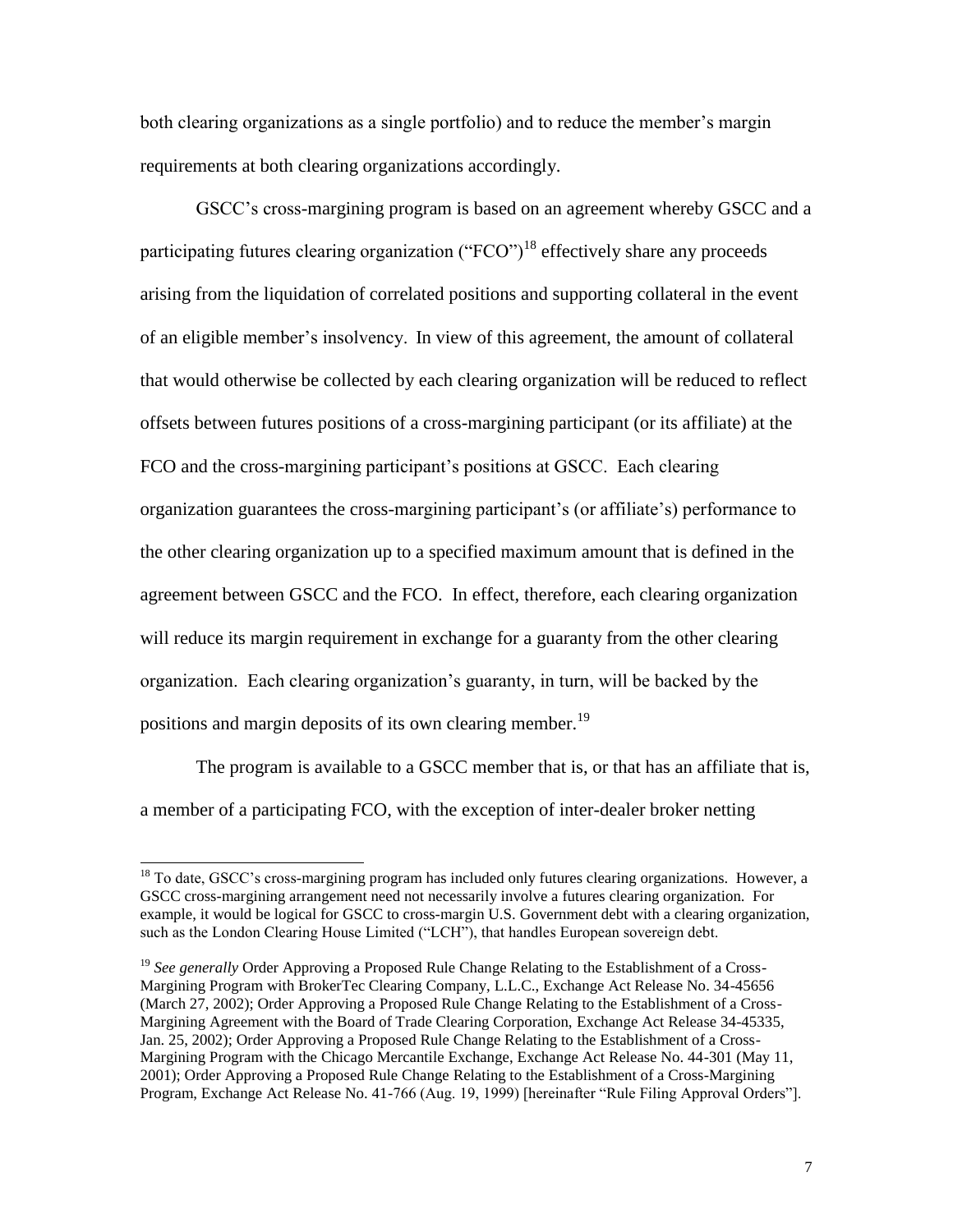members ("IDBs").<sup>20</sup> Currently, the cross-margining arrangement is applicable, on the futures side, only to positions in a proprietary account of a cross-margining participant (or its affiliate) at an FCO. The arrangement does not apply to positions in a customer account at an FCO that would be subject to CFTC regulatory segregation requirements.

In structuring its cross-margining program, GSCC has employed a "hub and spoke" concept, wherein cross-margining is done on a multilateral basis with GSCC as the "hub" for purposes of linking the OTC Government marketplace with the individual futures and options marketplaces. This is the most appropriate and efficient way for GSCC to cross-margin given GSCC's position as the sole clearing organization for the OTC Government markets. Each FCO that wishes to cross-margin with GSCC enters into a separate cross-margining agreement between itself and GSCC. Each of the agreements has essentially similar terms. $^{21}$ 

Under GSCC's cross-margining program, cross-margining occurs between GSCC and each FCO, and not between  $FCOs.<sup>22</sup>$  If a clearing member is a member of more than one participating FCO, GSCC will allocate its positions and margin among the participating FCOs. The allocations will optimize members' margin reductions amounts will first be allocated to sets of products with the best correlations and, if products are equally correlated, allocations will be made pro rata based upon margin

l

 $20$  IDBs are not permitted to participate because, as a general matter, they should never maintain positions at GSCC, and, therefore, would not have positions available for cross-margining.

<sup>21</sup> Rule Filing Approval Orders, *supra* note 19.

<sup>&</sup>lt;sup>22</sup> BOTCC and CME have their own, separate cross-margining agreements with each other and with other futures clearing organizations. For example, in April 2000, CME implemented a cross-margining program with LCH and the London International Financial Futures and Options Exchange ("LIFFE") for the benefit of clearing member firms and their affiliates that have positions in the CME's Eurodollar contract and LIFFE's Euribor or Euro LIBOR contracts.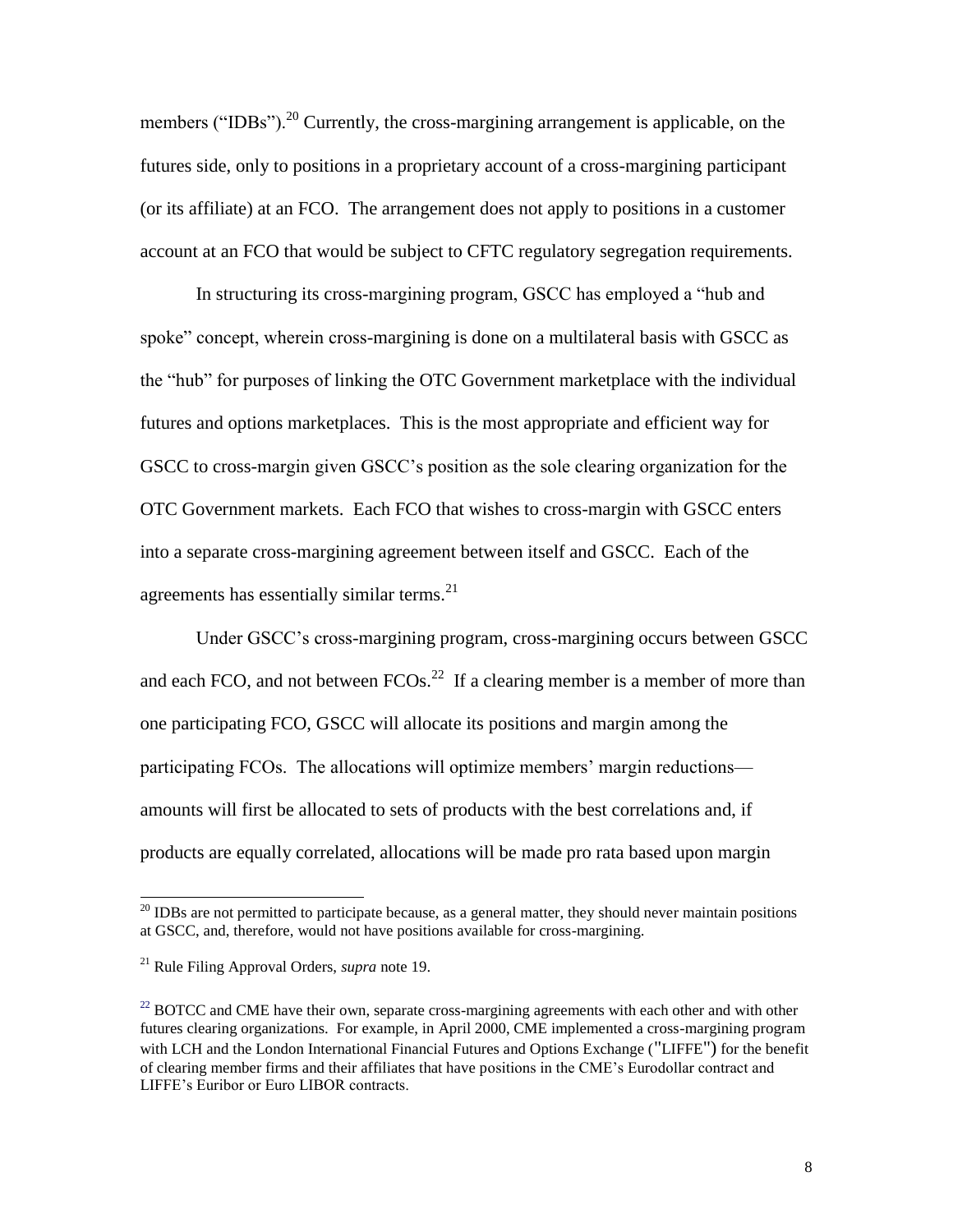amounts submitted by each FCO. The "hub" approach maximizes the efficiency of a cross-margining program by permitting the clearing organizations to appropriately assess intermarket positions and optimally and proportionally allocate margin reductions.<sup>23</sup>

To facilitate the hub methodology, each clearing organization holds and manages the collateral posted to it by its own clearing member. This is called the "two-pot" approach, and is in stark contrast to the "one-pot" approach that is employed by some of the traditional cross-margining programs, which require the collateral supporting crossmargined positions to be held in a joint account in the name of the two clearing organizations. GSCC's two-pot approach permits each clearing organization to collect, maintain, value and return the collateral applicable to cross-margined activity in accordance with its own rules and procedures. It thus leaves each clearing organization's flexibility in managing collateral unaffected. Another significant benefit to the "two-pot" approach is that participating members need to do nothing from an operational viewpoint to join the cross-margining program. $^{24}$ 

Perhaps most importantly, from a legal perspective, the two-pot approach leaves intact the ability of each clearing organization to pledge collateral for liquidity purposes.

<sup>23</sup> *See* Rule Filing Approval Orders, *supra* note 19.

 $24$  GSCC believes that the two-pot approach is the only workable one for it, given its roles as the sole clearing organization in its marketplace and as the hub in its cross-margining program. For GSCC, the two-pot approach avoids the administrative and operational complexities of establishing and maintaining joint margin accounts in a multiple-clearing organization cross-margining environment. For example, the two-pot approach avoids the need to coordinate timeframes for the collection and return of collateral, which would be particularly difficult in the hub environment. This approach also avoids the need to establish uniform, numerous procedures for determining how to value collateral, what types of collateral are acceptable (*e.g.,* some clearing organizations accept letters of credit while others do not), and how often and under what circumstances excess collateral should be returned. In addition, from an operational perspective, requiring multiple and separate joint margin accounts would be unworkable because GSCC, as the hub, would need to constantly adjust the location of margin collateral. Letter from Sal Ricca, President, GSCC, to Jonathan G. Katz, Secretary, SEC (April 19, 1999) [hereinafter "Comment Letter"]. The Comment Letter was written by GSCC in connection with its rule filing to establish its cross-margining program and to begin cross-margining with NYCC.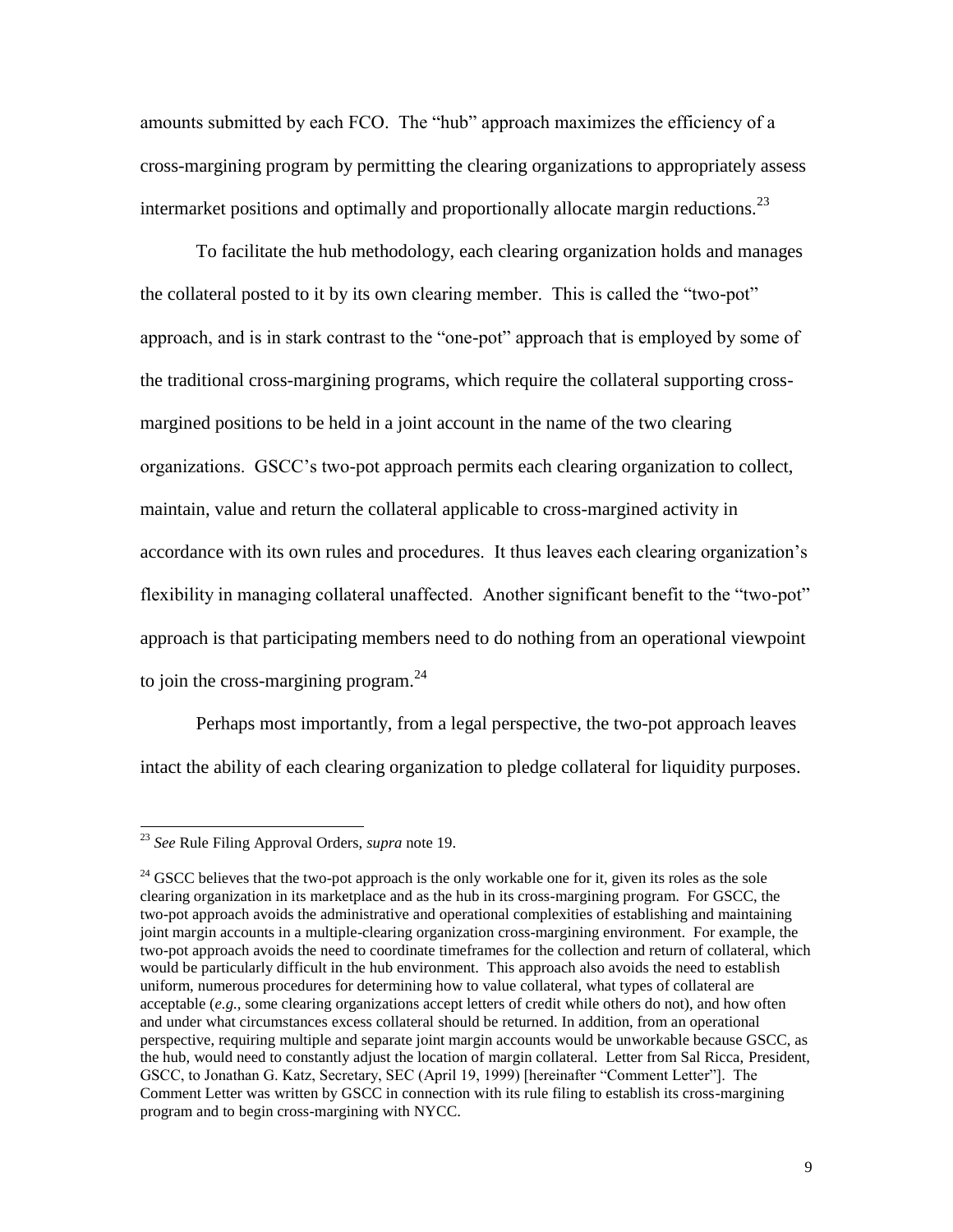A large portion of GSCC's Clearing Fund is in the form of Treasury securities. In a situation involving member default or market volatility, the ability to quickly and efficiently take possession of margin collateral, or to pledge such collateral to obtain temporary financing, is a critical safeguard to ensuring orderly end-of-day settlement. If margin collateral is in a joint account with various other clearing organizations, such action would likely require the consent of each participating clearing organization, which could cause delays in accessing collateral.<sup>25</sup>

### **Key Aspects of GSCC's Cross-Margining Program**

Given the general parameters outlined above, there were three significant areas of focus in designing the cross-margining program and negotiating the cross-margining agreement (the "Agreement") between GSCC and a participating  $FCO$ <sup>26</sup> As discussed in more detail below, these three areas are: the calculation of the cross-margining reduction, the loss sharing process, and the legal enforceability of the arrangement.

#### *The Reduction Calculation*

The key to ensuring the soundness of the entire cross-margining arrangement is the validity of the calculation of the cross-margining reduction (the "Reduction"), the amount by which the cross-margining participant's margin requirement at each clearing organization is eligible to be reduced.<sup>27</sup> If the Reduction is too large, the clearing

 $^{25}$  *Id.* at 2-3.

 $^{26}$  As stated above, GSCC enters into a separate cross-margining agreement with each participating FCO, and each agreement has essentially the same terms. The term "Agreement" will be used to refer to provisions and descriptions that are applicable to all of the cross-margining agreements that GSCC currently has in place.

 $^{27}$  The participant's eligible Reduction always is the same amount at GSCC and the FCO.

The cross-margining arrangement never functions to increase a participating member's margin requirement. It can only reduce it or have no impact.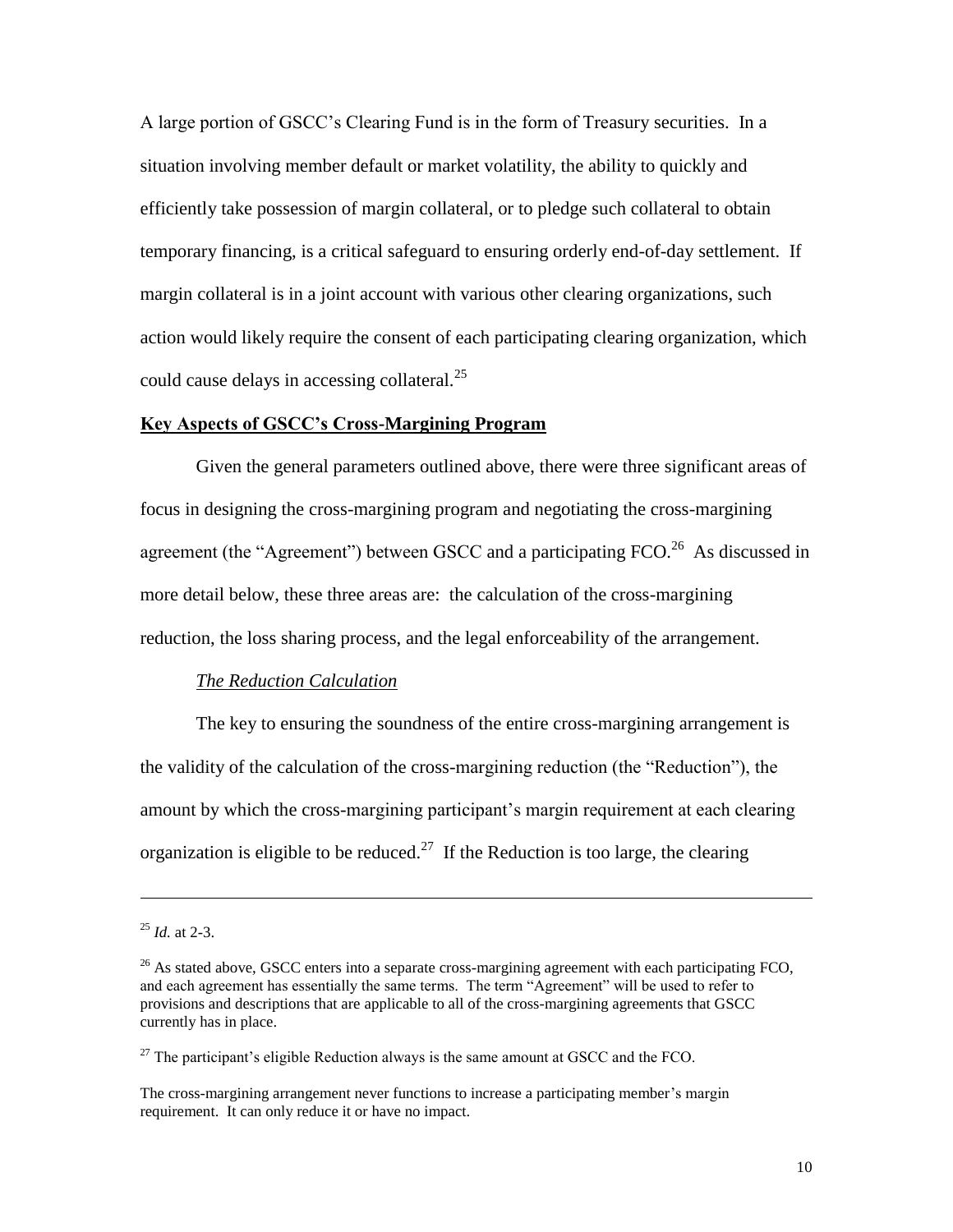organizations will take on undue exposure. Conversely, if it is too small, there will be diminished benefits to industry participants. Moreover, as will be discussed later, the Reduction, which is calculated each business day and with respect to each crossmargining participant, serves as the basis for establishing the loss sharing responsibilities of each participating clearing organization.

For purposes of calculating the Reduction, GSCC and the FCO must agree upon the categorization of eligible products into *offset classes*. For example, GSCC's offset class C represents GSCC-eligible Treasury Notes with remaining maturities of one year plus one day to two years; BCC's offset class FV represents the BTEX's Five-Year U.S. Treasury Note Futures contract and options thereon.

GSCC and the FCO also must agree upon *disallowance factors* and a *minimum margin factor*. The disallowance factors reflect the correlation between a product in a given GSCC offset class and a product in a given FCO offset class. The correlation is based upon historic price volatility studies. A relatively higher disallowance factor indicates that positions in the two offset classes are relatively less correlated, and that more of the Reduction should be "disallowed." For example, the disallowance factor between GSCC's offset class C and BCC's offset class FV, as both are defined in that respective cross-margining agreement, is currently 30 percent, whereas the disallowance factor between GSCC's offset class C and BCC's offset class TY (representing the Ten-Year U.S. Treasury Note Futures contract) is currently 40 percent. This indicates that positions in GSCC's offset class C are more highly correlated with positions in BCC's offset class FV than BCC's offset class TY.<sup>28</sup>

 $2<sup>28</sup>$  The SEC requires GSCC to review the disallowance factors once per year, and more frequently if market circumstances dictate the need to do so.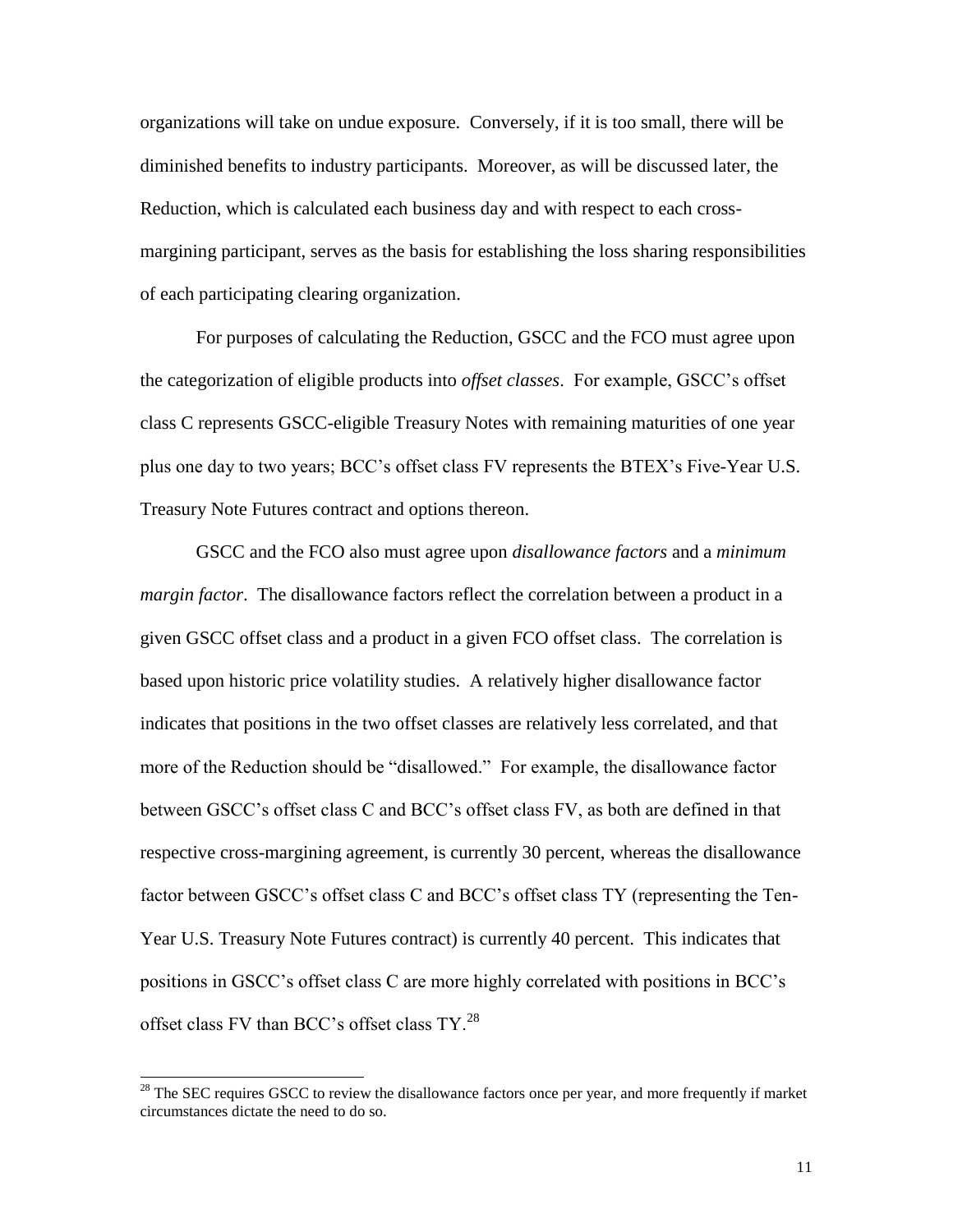The minimum margin factor is a conservative measure designed to protect the clearing corporations from the potential for the disallowance factors to be incorrect, resulting in the hedge between offset classes being less effective than anticipated upon liquidation. It ensures that the clearing organizations will always collect a prudent minimum amount of collateral, even where the positions appear to be "perfectly" correlated, because, in fact, the correlations may turn out to be incorrect upon liquidation. Currently, the minimum margin factor ranges from 25 to 50 percent in GSCC's crossmargining program. $^{29}$ 

The Agreement provides that, on each business day, and with respect to each cross-margining participant, GSCC and the FCO first perform their internal offsetting and margining process in accordance with their rules<sup>30</sup> and calculate a *residual position* and associated *residual margin amount* in each offset class. These are the amounts that are available for cross-margining. Put another way, the residual margin amount is the amount of margin that the participant would be required to pay in the absence of crossmargining on the specific amount of residual position.

The FCO's residual position, which is expressed as a number of contracts, must be presented to GSCC as a Treasury cash equivalent amount so that it can be compared

<sup>&</sup>lt;sup>29</sup> For example, assume that a participating member has a \$1 billion short position in the 5-Year Note with GSCC, and a \$1 billion long position in the 5-Year Note futures contract at an FCO. Because the positions are in the same security, the disallowance factor could be zero. This suggests that no margin need be collected; however, the minimum margin factor would be applied to ensure that a minimum amount of margin still was collected by both GSCC and the FCO.

 $30$  Each participating clearing organization first offsets, for margining purposes, the long and short positions that a member has in the products cleared by that clearing organization, before entering into crossmargining with another clearing organization. Thus, for example, if a GSCC netting member had a \$1 billion short position in the Two-Year Note, and a \$1 billion long position in each of the Five-Year Note (at GSCC) and the Five-Year Note futures contract (at the CBOT), GSCC would internally cross-margin the Two-Year Note cash position against the Five-Year Note cash position, with nothing then being left to cross-margin with BOTCC.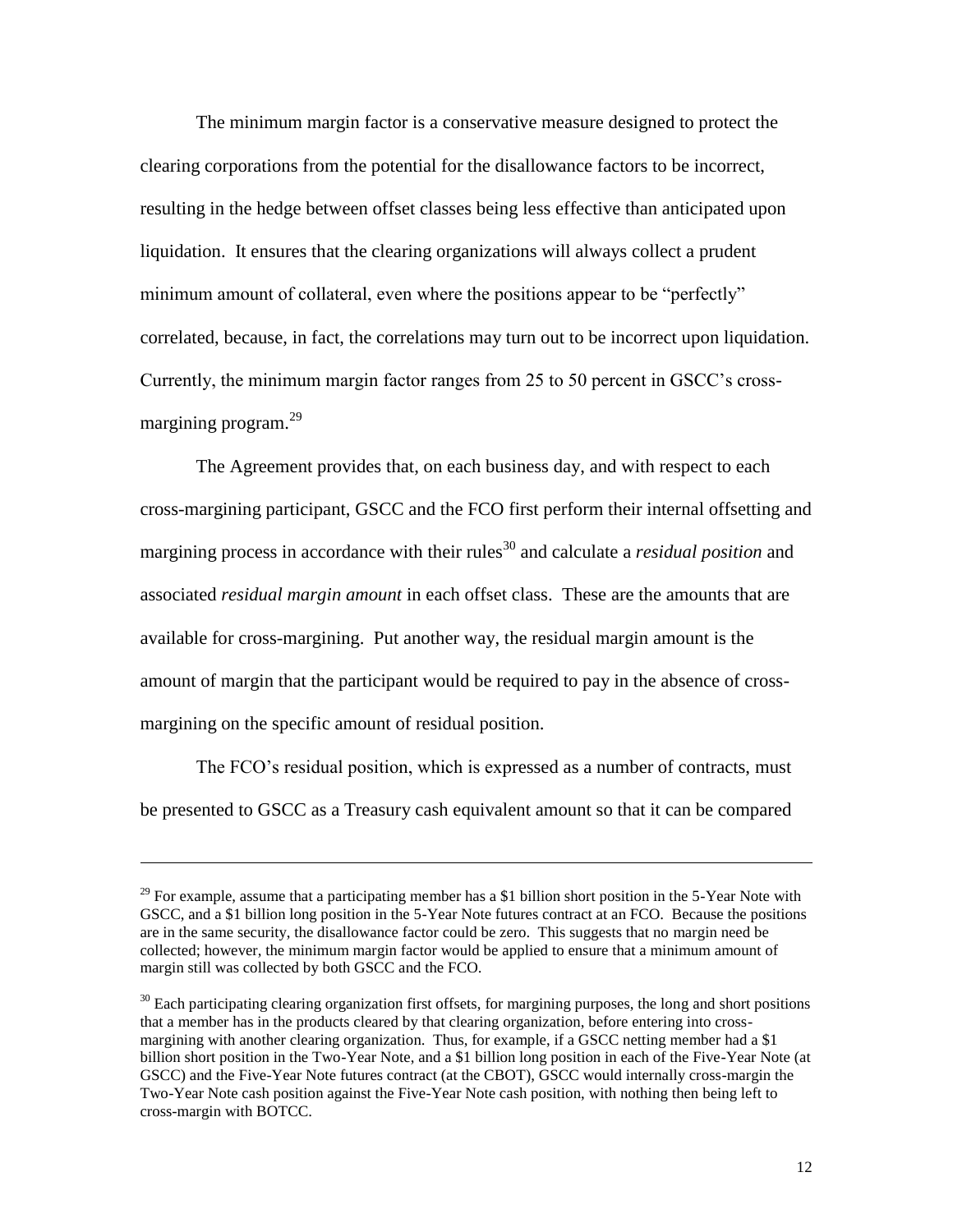with GSCC's positions. The FCO converts its residual positions to Treasury cash equivalent positions by applying a standard, agreed upon formula.<sup>31</sup>

FCO margin rates are typically expressed as a certain dollar amount per contract. For cross-margining purposes, as is the case with the residual positions, the FCO's margin rate must be expressed in a way that is comparable to GSCC's margin rate. To accomplish this, GSCC calculates an effective margin rate for the FCO by dividing the residual margin amount by the residual position in the offset class. An example follows:

### *Example -- Calculation of the FCO's Effective Margin Rate*

|            | <b>Offset</b><br><b>Class</b> | <b>Residual Position</b> |                         | Margin Rate Residual Margin Amount |
|------------|-------------------------------|--------------------------|-------------------------|------------------------------------|
| GSCC       | E                             | short \$10,000,000       | 0.625%                  | \$62,500 (short)                   |
| <b>FCO</b> | FV                            | long \$30,300,000        | \$1,000 per<br>contract | \$300,000 (long)                   |
| <b>FCO</b> | FV                            | long \$30,300,000        | "expressed as"<br>0.99% | \$300,000 (long)                   |

In this example, the cross-margining participant has a short position of \$10 million in GSCC's offset class E. GSCC's rules provide that the margin rate for offset class E is 0.625%, which yields a residual margin amount of \$62,500, the amount of margin that GSCC would require the participant to post in the absence of crossmargining. The participant also has 300 contracts representing a long position in the Five-Year Treasury Note futures contract at FCO, which translates into a Treasury cash equivalent residual position (using a standard conversion formula set forth in the Agreement) of \$30,300,000. FCO charges \$1,000 per contract on the FV offset class,

<sup>&</sup>lt;sup>31</sup> Each cross-margining agreement contains an appendix that sets forth the applicable conversion formula, which is based upon the type of instrument underlying the futures contracts at issue. Thus, there is a different conversion formula for Eurodollar futures than for Treasury futures.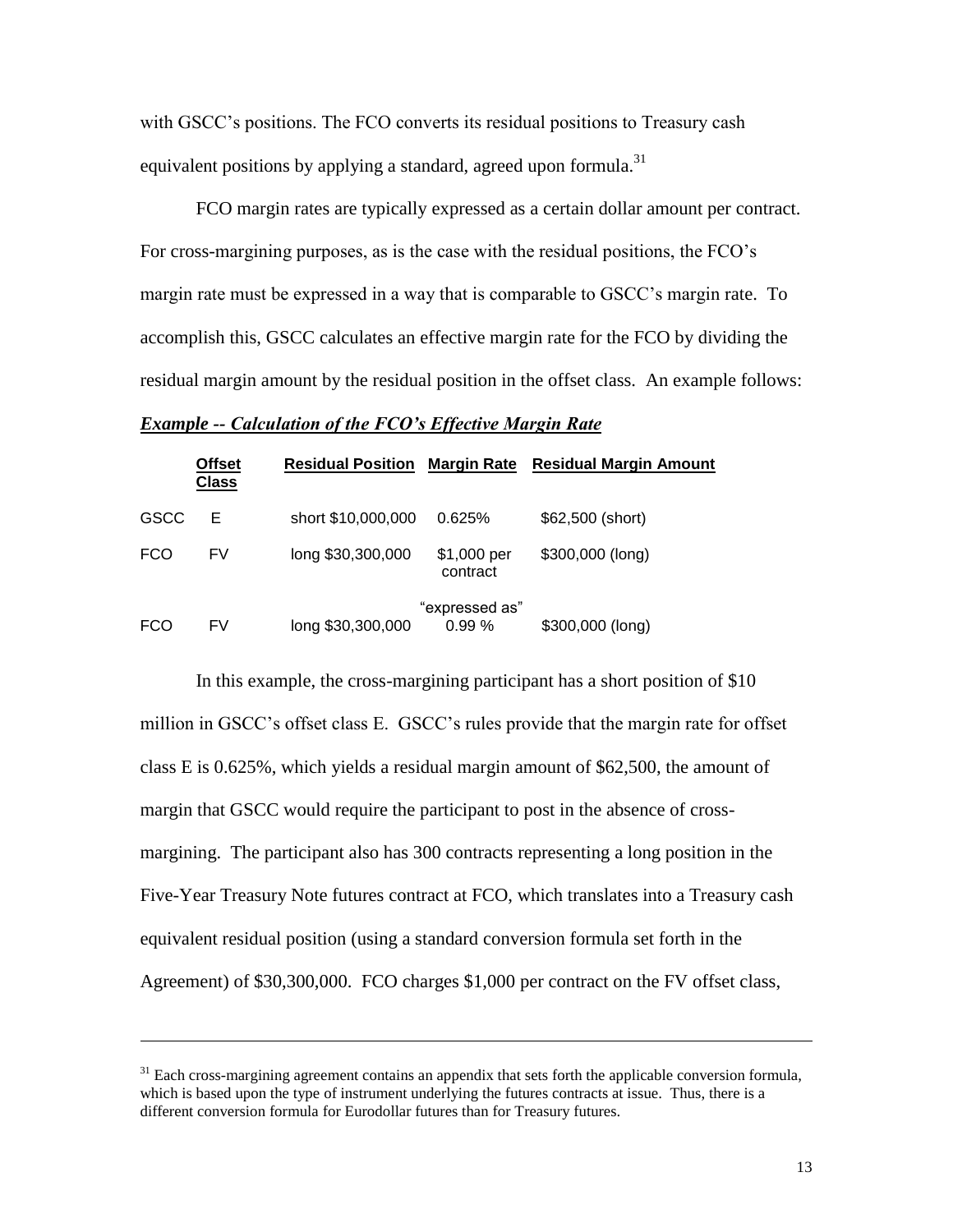which yields a residual margin amount of \$300,000, the amount of margin that FCO would require the participant to post in the absence of cross-margining. Dividing the residual margin amount of \$300,000 by the residual position of \$30.3 million results in an effective margin rate for FCO of 0.99%.

GSCC then compares the two margin rates (the GSCC margin rate and the FCO effective rate) and applies the *lower* of the two rates to the residual positions, which yields the *applicable residual margin amounts* that will ultimately determine the amount of the Reduction. Applying the lower of the two margin rates restates the residual margin available for cross-margining and makes the Reduction lower, which leads to a more conservative margin collection result for the clearing organizations. Continuing with the above example, we see the calculation of the applicable residual margin amounts as follows:

|             | <b>Offset</b><br>Class | <b>Residual Position</b> | Margin<br>Rate | Lower<br><b>Margin Rate</b> | Applicable<br><b>Residual Margin Amount</b> |
|-------------|------------------------|--------------------------|----------------|-----------------------------|---------------------------------------------|
| <b>GSCC</b> | Е                      | short \$10,000,000       | 0.625%         | 0.625%                      | \$62,500 (short)                            |
| FCO 1       | FV                     | long \$30,300,000        | 0.99%          | 0.625%                      | \$189,375 (long)                            |

### *Example -- Calculation of the Applicable Residual Margin Amounts*

GSCC calculated an effective margin rate of 0.99% for FCO, which is higher than GSCC's margin rate of 0.625%. GSCC thus applies the 0.625% to the residual positions and derives applicable residual margin amounts of \$62,500 (short) for GSCC and \$189,375 (long) for FCO. In effect, GSCC views the FCO as now having only \$189,375 available versus the original \$300,000 that it submitted to GSCC.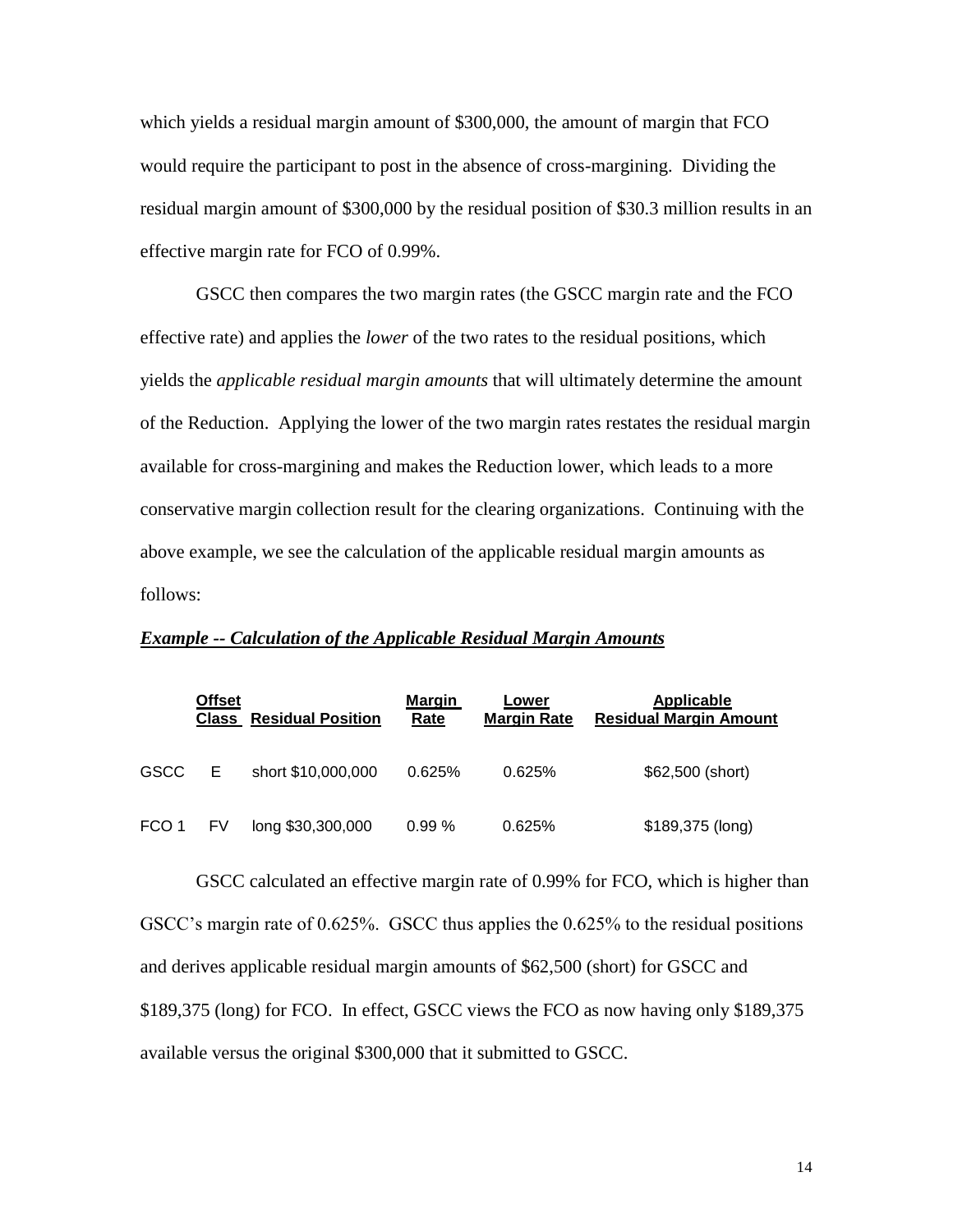To the extent that a cross-margining participant has long applicable residual margin amounts at GSCC, and short applicable residual margin amounts at the FCO, or vice versa, then offsets will occur on an intra-offset class basis and/or an inter-offset class basis depending upon the method agreed upon between GSCC and the FCO. $^{32}$  The offsetting determines the *applicable residual margin amount used* for the offset class, which is the smaller of the two applicable residual margin amounts. Again, continuing with the above example, we see the calculation of the applicable residual margin amount used:

#### *Example -- Calculation of the Applicable Residual Margin Amount Used*

|      |     | <b>Applicable Residual</b><br><b>Margin Amount</b> |                                                       |
|------|-----|----------------------------------------------------|-------------------------------------------------------|
| GSCC | - F | \$62,500 (short)                                   |                                                       |
| FCO  | FV. | \$189,375 (long)                                   | Applicable Residual<br>Margin Amount Used = $$62,500$ |

In this example, the Applicable Residual Margin Amount Used is \$62,500, the smaller of the two applicable residual margin amounts. In other words, \$62,500 of the \$189,375 in residual long margin at FCO is being used to offset the entire \$62,500 in residual short margin at GSCC.

If GSCC and the FCO have agreed upon inter-offset class cross-margining (which maximizes the cross-margining benefit), the offsets of the applicable residual margin amounts will first occur within offset classes or between pairs of offset classes with the lowest disallowance factor and then continue between pairs of offset classes with

 $32$  Intra-offset class cross-margining means that offsets are permitted only within an offset class. For example, margin on a position in a Two-Year Treasury security may only be offset against margin on a position in Two-Year Treasury futures. In contrast, inter-offset class cross-margining permits offsets across offset classes; therefore, margin on a position in a Two-Year Treasury security may be offset against margin on a position in Five-Year Treasury futures.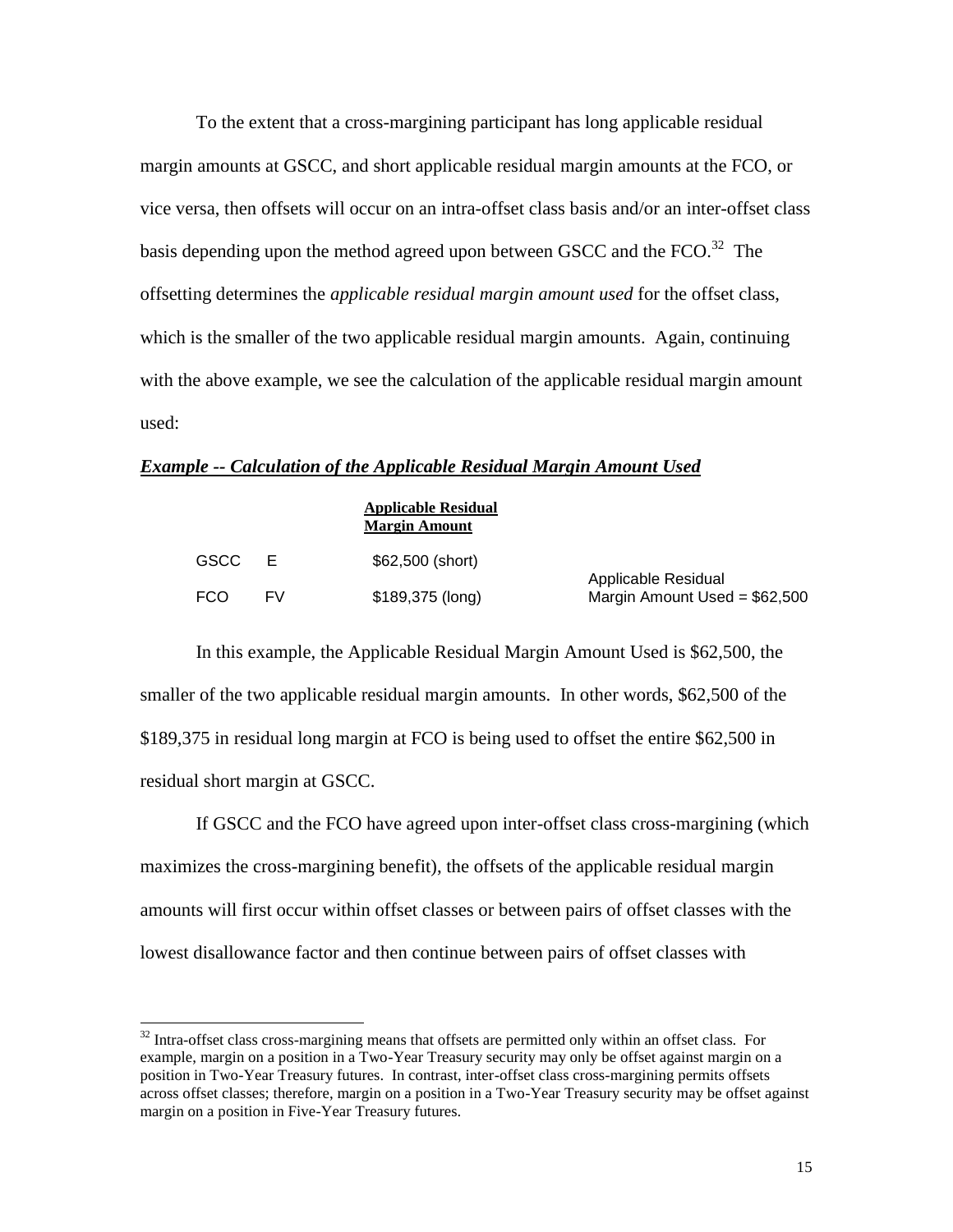increasing disallowance factors. This process is intended to provide the participant with a more optimal result, as shown below:

## *Example -- Allocation of Applicable Residual Margin Amounts*

### **Applicable Residual Margin Amount**

| <b>GSCC</b> |    | \$62,500 (short) |
|-------------|----|------------------|
| <b>FCO</b>  | FV | $$30,000$ (long) |

FCO TY \$80,000 (long)

Disallowance Factor for E versus FV = 25% Disallowance Factor for E versus  $TY = 40\%$ 

1<sup>st</sup> Offset: E versus FV: Applicable Residual Margin Amount Used = \$30,000 GSCC has \$32,500 remaining

2<sup>nd</sup> Offset: E versus TY: Applicable Residual Margin Amount Used = \$32,500. FCO has \$47,500 remaining in offset class TY.

In this example, GSCC and FCO have agreed to cross-margin on an inter-offset

class basis. GSCC's margin is allocated first to FCO's offset class FV because the E-FV

pair has a lower disallowance factor than the E-TY pair.

If the cross-margining participant is a member of more than one participating

FCO, GSCC will also allocate the applicable residual margin amounts in order of

increasing disallowance factors. If more than one FCO has applicable residual margin

amounts with equally beneficial disallowance factors, GSCC will allocate its applicable

residual margin amounts on a pro rata basis, as shown below: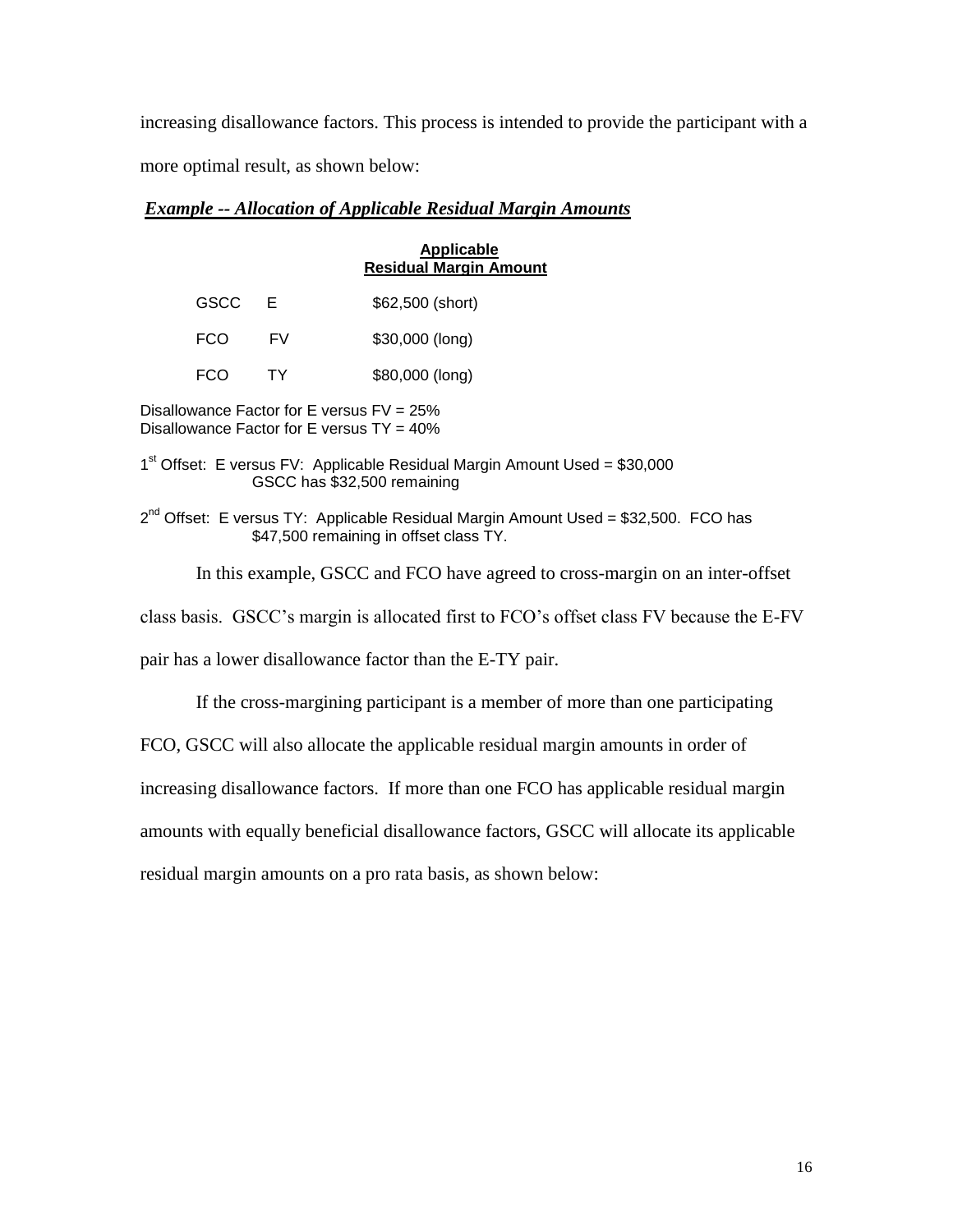### *Example -- Pro Rata Allocation of Applicable Residual Margin Amounts*

|      |     | <b>Applicable</b><br><b>Residual Margin Amount</b> |
|------|-----|----------------------------------------------------|
| GSCC | F.  | \$63,000 (short)                                   |
| FCO1 | FV. | \$30,000 (long)                                    |
| FCO1 | TY. | \$80,000 (long)                                    |
| FCO2 |     | \$40,000 (long)                                    |

Disallowance Factor for E versus FV = 25% Disallowance Factor for E versus TY = 40%

 $\overline{a}$ 

1<sup>st</sup> Offset: E versus FCO1's FV: GSCC allocates \$30,000 to FCO1 against offset class FV, GSCC has \$33,000 remaining.

2<sup>nd</sup> Offset: E versus FCO1's TY and FCO2's TY on a pro rata basis: GSCC will allocate \$22,000 to FCO1 against FCO1's offset class TY and \$11,000 to FCO2 against FCO2's offset class TY.

Finally, the applicable residual margin amount used is reduced by the product of

the applicable residual margin amount used and the greater of the applicable disallowance

factor or the minimum margin factor to derive the *margin offset*. 33 The sum of the

margin offsets equals the Reduction at each clearing organization. (See examples below.)

## *Example – Calculation of the Margin Offset and the Reduction Where Minimum Margin Factor is Greater than the Disallowance Factor*

| GSCC       | F                                            | Applicable Residual<br>Margin Amount Used = $$62,500$ |  |
|------------|----------------------------------------------|-------------------------------------------------------|--|
| <b>FCO</b> | FV                                           |                                                       |  |
|            | Minimum Margin Factor = $25%$                |                                                       |  |
|            | Disallowance Factor for E versus $FV = 20\%$ |                                                       |  |
|            |                                              | Margin Offset = $$62,500 - ($62,500 * 25%) = $46,875$ |  |
|            | Reduction = $$46,785$                        |                                                       |  |

 $33$  Use of the greater of the applicable disallowance factor or the minimum margin factor produces a lower Reduction and, thus, the more conservative result.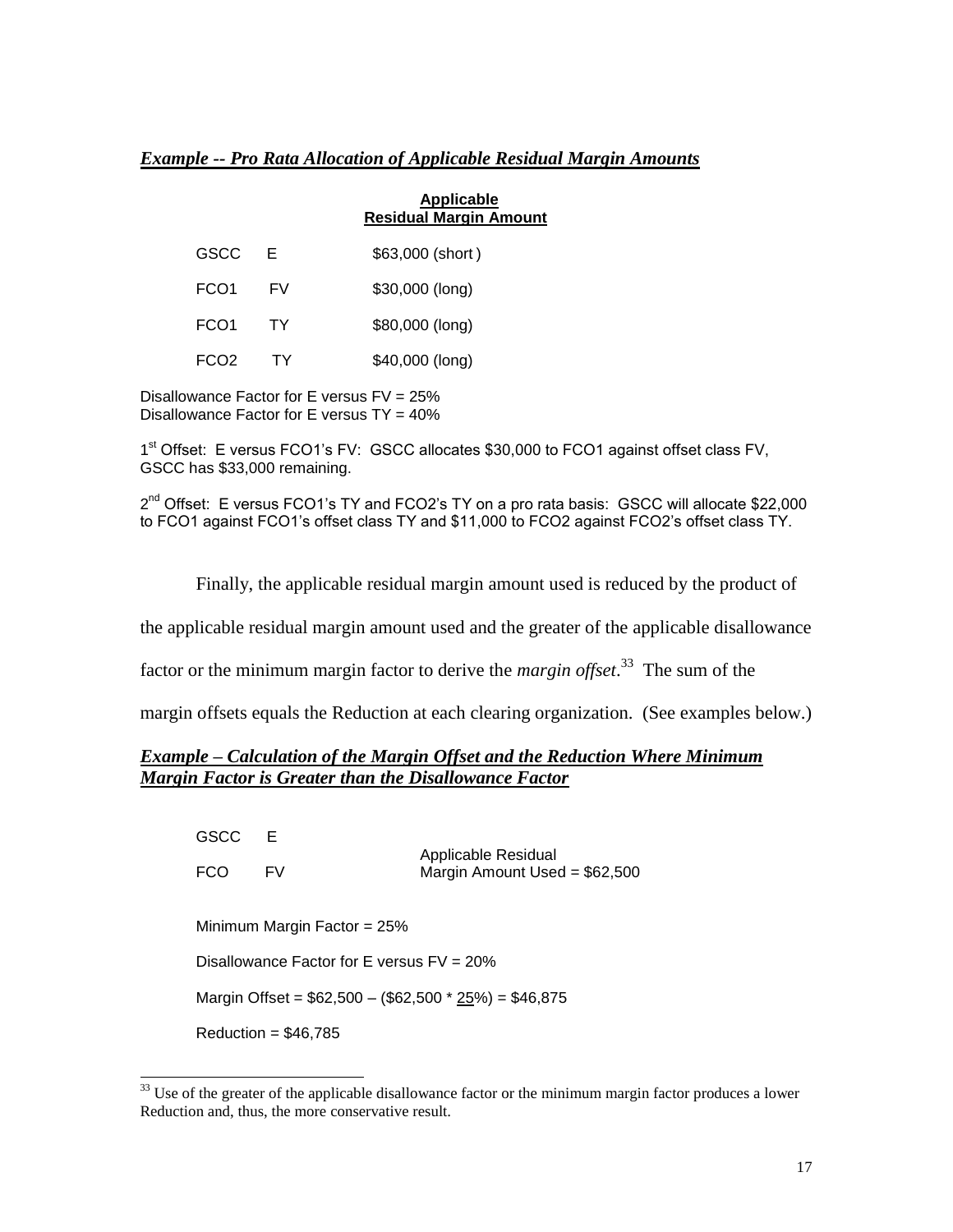# *Example – Calculation of the Margin Offset and the Reduction Where Minimum Margin Factor is Less than the Disallowance Factor*

| GSCC | E                                            |                                                        |  |
|------|----------------------------------------------|--------------------------------------------------------|--|
| FCO  | TY.                                          | Applicable Residual<br>Margin Amount Used = $$62,500$  |  |
|      | Minimum Margin Factor = $25%$                |                                                        |  |
|      | Disallowance Factor for E versus $TY = 30\%$ |                                                        |  |
|      |                                              | Margin Offset = $$62,500 - ($62,500 * 30\%) = $43,750$ |  |
|      | Reduction = $$43,750$                        |                                                        |  |

It is significant that, although the Agreement contemplates that GSCC and the FCOs will reduce a cross-margining participant's margin requirement by the Reduction, nothing in the Agreement requires the clearing organizations to do so. Each clearing organization may unilaterally determine its actual margin requirements in respect of a particular cross-margining participant or participants taking into consideration market conditions, the financial condition of a participant, or any other factor or circumstance deemed by the clearing organization to be relevant.<sup>34</sup>

In other words, the cross-margining arrangement allows for great flexibility on the part of a participating clearing organization. If, on any particular day, it is rendered uncomfortable by either market conditions generally or the creditworthiness of a participating member or members, it can reduce or eliminate entirely the cross-margin reduction benefit for one or more participating members.

<sup>&</sup>lt;sup>34</sup> It should be noted that the Agreement expressly provides that the clearing organizations are not permitted to reduce a participant's margin by more than the Reduction.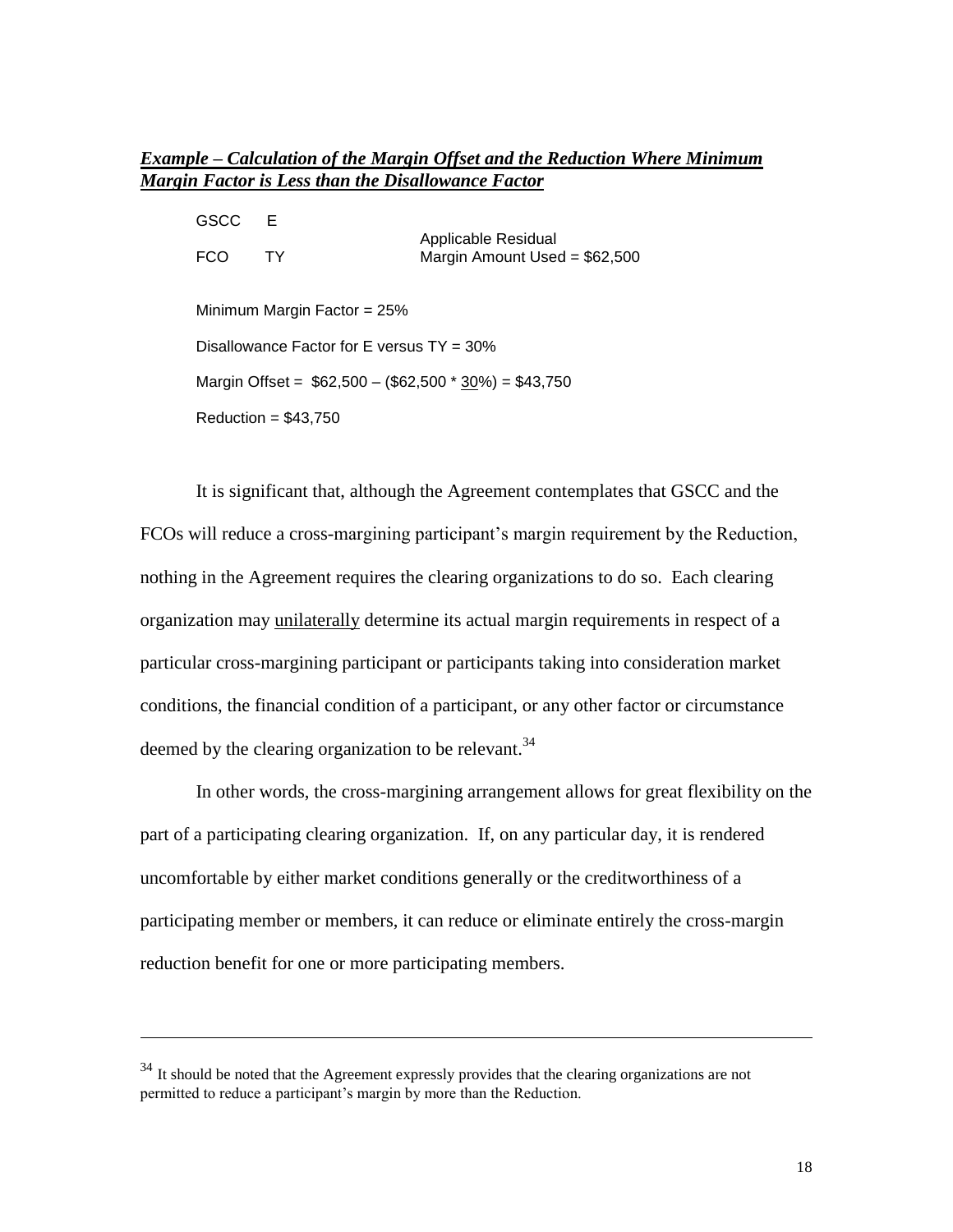### *The Loss Sharing Calculation*

Critical to the entire cross-margining arrangement are the loss sharing provisions, which are triggered upon a participating member's default and define the payments that may be required to be made by one clearing organization to the other.

Loss sharing has been designed to meet several goals: being equitable to both clearing organizations, being limited in nature so that neither clearing organization is subject to undue exposure from the liquidation losses of the other, and having these limits be able to be determined at the time that the Reduction is determined. The loss sharing provisions also reflect the view that collateral should be retained in the clearing organizations for the protection of the financial markets and that this should be the highest priority use for such collateral in order to maintain the safety and soundness of such markets.

The basic ideas underlying the cross-margining arrangement are that, if GSCC and the FCO have accurately determined the price volatility correlations and resultant disallowances discussed above: (a) the amount of the liquidation gain of one of the clearing organizations (known as the "Better-Off Party") will be roughly equal to the liquidation loss of the other (known as the "Worse-Off Party"), (b) the Reduction should be equal to this estimated liquidation loss amount, and (c) as the Reduction reflects what GSCC and the FCO each do not collect from the participating member as the result of the cross-margining process, the maximum loss sharing amount should be directly tied to the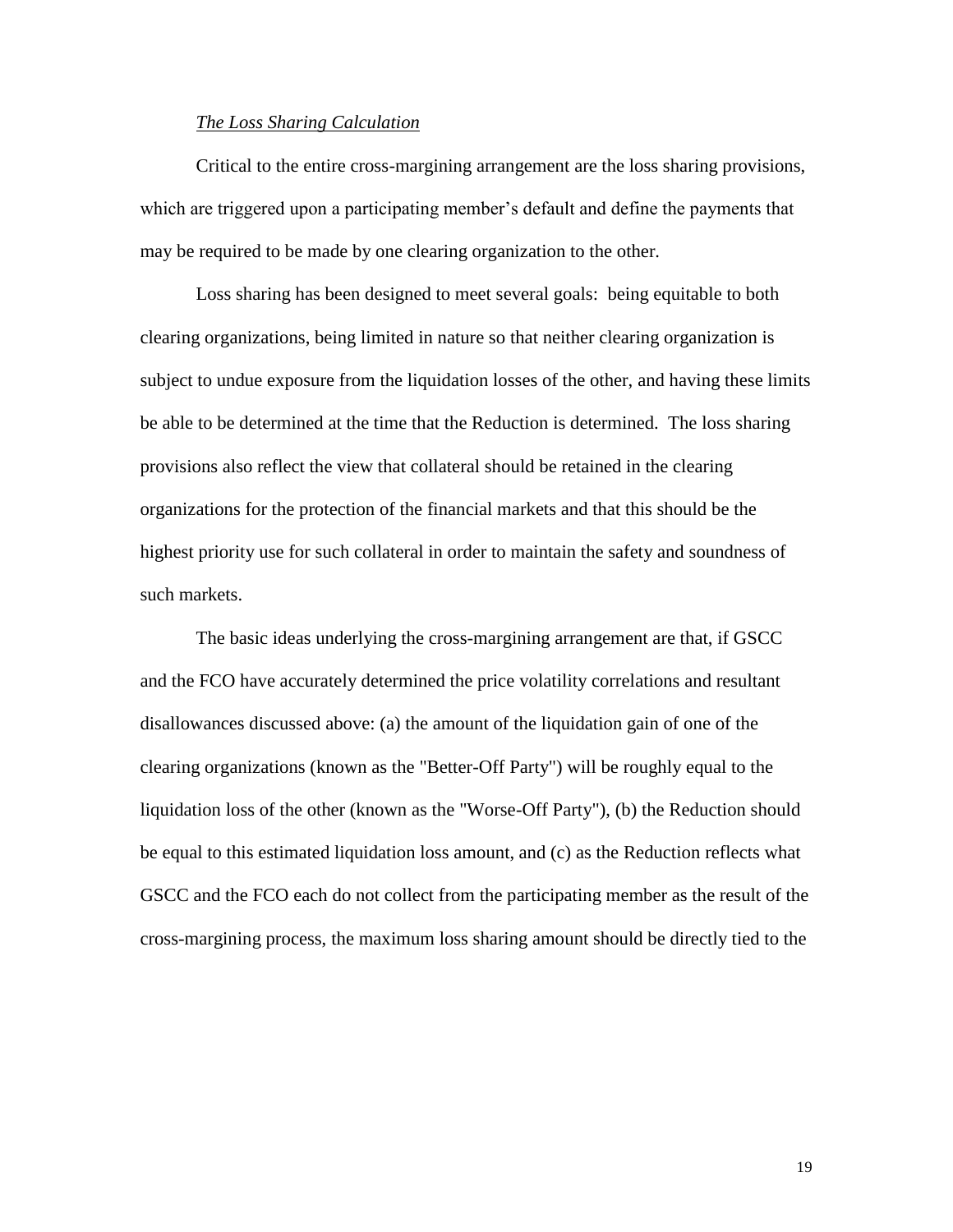Reduction. In other words, the limit on the amount of loss sharing payment of the Better-Off Party to the Worse-Off Party logically should be the same as the Reduction amount.<sup>35</sup>

The calculation of the loss sharing payments is a tiered process. GSCC structured it in this way to reflect that fact that the clearing organization that is in a loss situation will need to be paid as soon as possible for safety and soundness purposes, but that afterwards, when the entire liquidation has been completed, the parties can determine (in a mathematically precise way) whether the first payment was equitable. The Agreement provides for three tiers of loss sharing payments.

The first payment is the *Preliminary Payment Obligation*, which is based solely upon the results of the liquidation of the positions used in cross-margining without regard to any available margin.<sup>36</sup> Upon the liquidation of the used positions, a clearing organization can wind up with an aggregate loss (a "cross-margin loss") or gain (a "crossmargin gain"), or be flat. In other words, as discussed above, the results of the liquidation of the used positions will produce a Worse-Off Party and a Better-Off Party.

 $35$  Thus, for example, if, per their cross-margining arrangement, GSCC and an FCO each reduce the margin requirement of a participating member by \$5 million, with a limited exception discussed below, both GSCC and the FCO know that they are exposed to a maximum of \$5 million in potential loss sharing obligation.

The manner of calculating, and the limitations provided by, the loss sharing formula constitute another major difference between GSCC's cross-margining arrangements and some of the older, more traditional arrangements. The latter arrangements essentially require the participating clearing organizations to share equally, with no cap, in any losses associated with the liquidation of the contracts that were cross-margined.

 $36$  The Reduction amount is based only on the positions used in cross-margining. Thus, the initial loss sharing payment also is based only on the profit or loss associated with the liquidation of positions used in cross-margining. This reflects the logic that the Better-Off Party, until and unless a "cross-guaranty" type of payment becomes appropriate at a later stage (this is discussed below), should not be subject to having its loss sharing obligation increased because either it collected more margin than it needed to or the Worse-Off Party collected less margin that it needed to.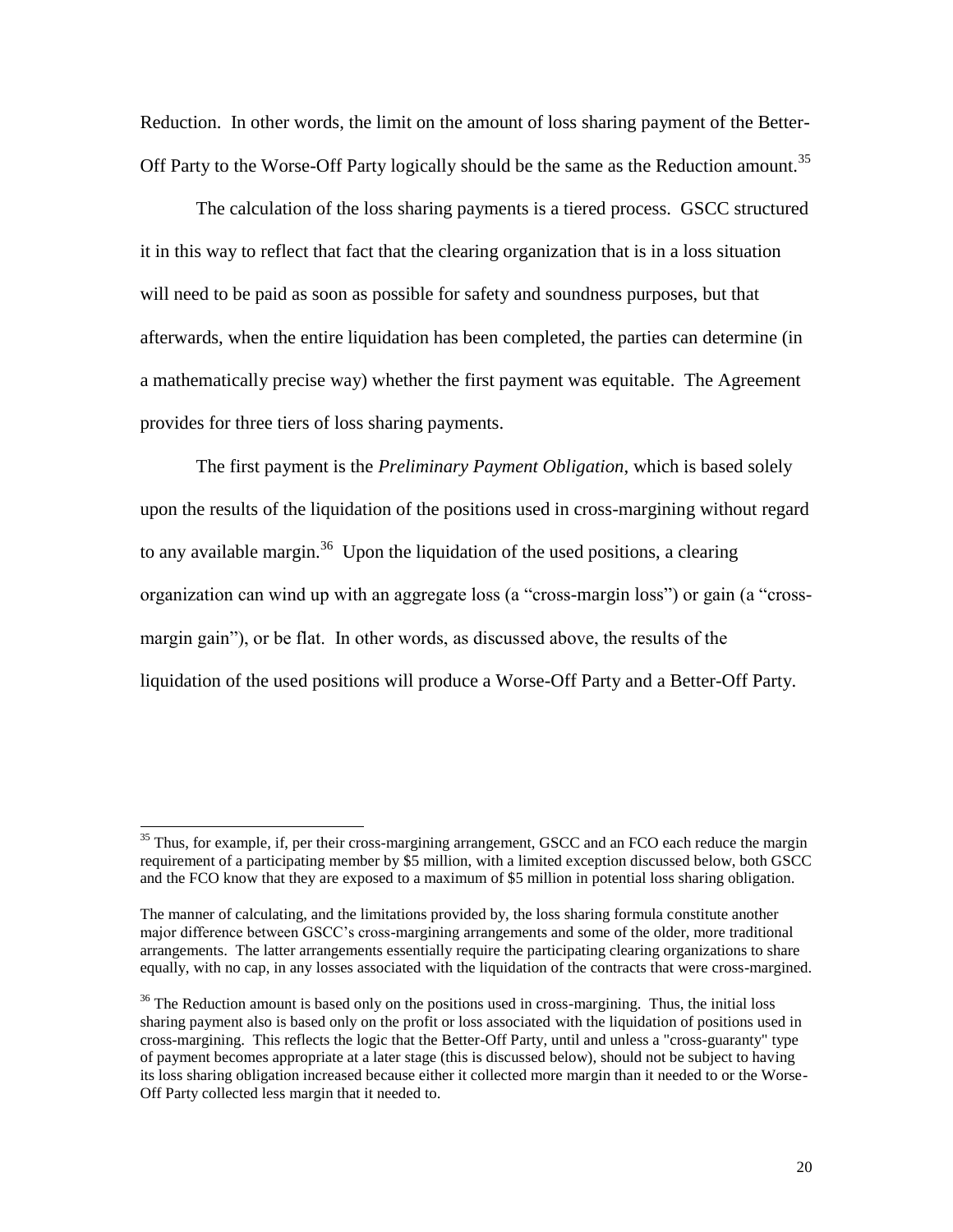The latter is the clearing organization that is flat, the one with the only liquidation gain,

or the one with a smaller loss than the other clearing organization.<sup>37</sup>

The Preliminary Payment Obligation of the Better-Off Party to the Worse-Off

Party is equal to the lowest of the following four calculations:

- (i) The cross-margin loss of the Worse-Off Party;  $38$
- (ii) The higher of the: (a) Reduction or (b) the cross-margin gain of the Better-Off Party;  $39$
- (iii) The amount that would equalize the results of the liquidation of the used positions: $40$  and
- (iv) If both parties have cross-margin losses, the amount by which the Reduction exceeds the Better-Off Party's cross-margin loss.<sup>41</sup>

An example of how the Preliminary Payment Obligation is calculated follows:

# *Loss Sharing Example*

Assume:

Reduction = \$5 million

GSCC has a cross-margin gain of \$4 million (Better-Off Party)

 $39$  As a general matter, the Better-Off Party should not have to pay more than the Reduction, because the Worse-Off Party relied on the cross-margining arrangement and associated guaranty as the basis for reducing the amount of margin that it collected, only to the extent of the amount of the Reduction. A logical exception to this is if the Better-Off Party gains more than was anticipated upon the liquidation of the used cross-margined positions.

 $40$  This number reflects the view that it would not be appropriate for the Better-Off Party, after payment of the Preliminary Payment Obligation, to be in a worse position than the Worse-Off Party.

<sup>41</sup> While not anticipated, it is possible that both clearing organizations will incur a liquidation loss. If the Better-Off Party itself has a loss (*i.e.,* it has a loss, but less of a loss than the Worse-Off Party), it is appropriate for it to be able to reduce what would otherwise be the amount of its Preliminary Payment Obligation by the amount of that loss.

 $\overline{a}$  $37$  If both clearing organizations have a liquidation gain, there is no need for a Preliminary Payment Obligation.

<sup>&</sup>lt;sup>38</sup> This reflects the fact that the Better-Off Party should not have to pay more than the Worse-Off Party lost upon liquidation of the used positions.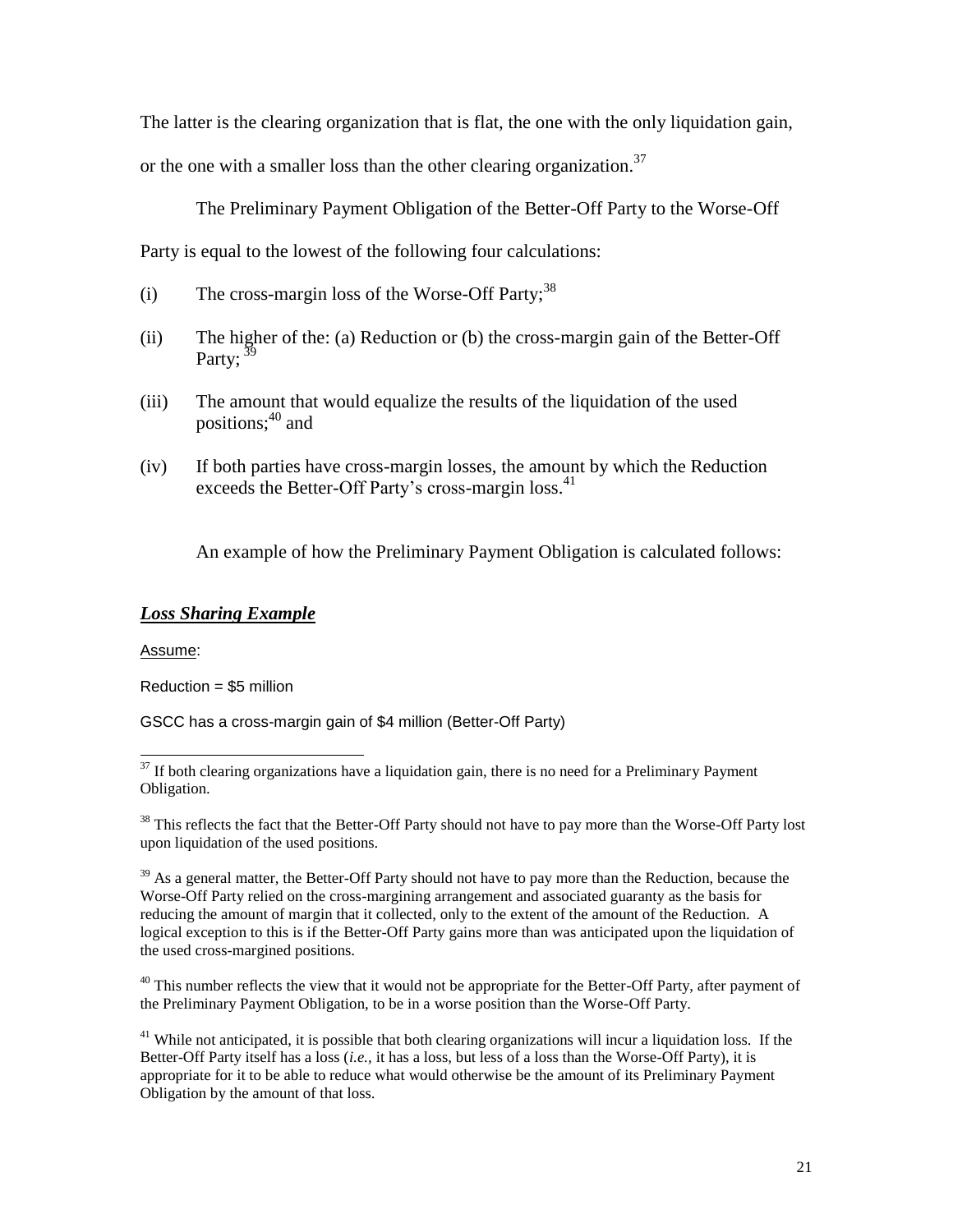FCO has a cross-margin loss of \$8 million (Worse-Off Party)

The Preliminary Payment Obligation equals the lowest of the following:

- (i) The cross-margin loss of the Worse-Off Party  $= $8$  million
- (ii) The higher of the Reduction (\$5 million) or (b) the cross-margin gain of the Better-Off Party  $(\$4$  million) = \$5 million

(iii) The amount required to equalize the results  $= $6$  million

(iv) Not applicable in this case because both parties do not have cross-margin losses. The Preliminary Payment Obligation is \$5 million and it is paid by GSCC to FCO within the timeframes set forth in the Agreement.

The next tier in the loss sharing process is based upon the results of the liquidation of the entire portfolio of the defaulting member and all available collateral; the payment in this tier is called the *Adjustment Payment*. The underlying logic of the Adjustment Payment is that the Worse-Off Party should return all or part of the Preliminary Payment Obligation if it does not need such amount, taking into account its liquidation of all of the positions of the defaulting member (including non-crossmargined positions) and all of the margin collateral posted by that member, and its need to satisfy all other losses caused to it by the insolvency of that member.

An Adjustment Payment can only be triggered if the Worse-Off Party has an aggregate net surplus, taking into account its loss upon the liquidation of the crossmargined positions, the results of its liquidation of non-cross-margined positions, the collateral posted with it by the insolvent member, and the Preliminary Payment Obligation made to it by the Better-Off Party . The Adjustment Payment is equal to the lower of (a) the Worse-Off Party's aggregate net surplus or (b) the Preliminary Payment Obligation.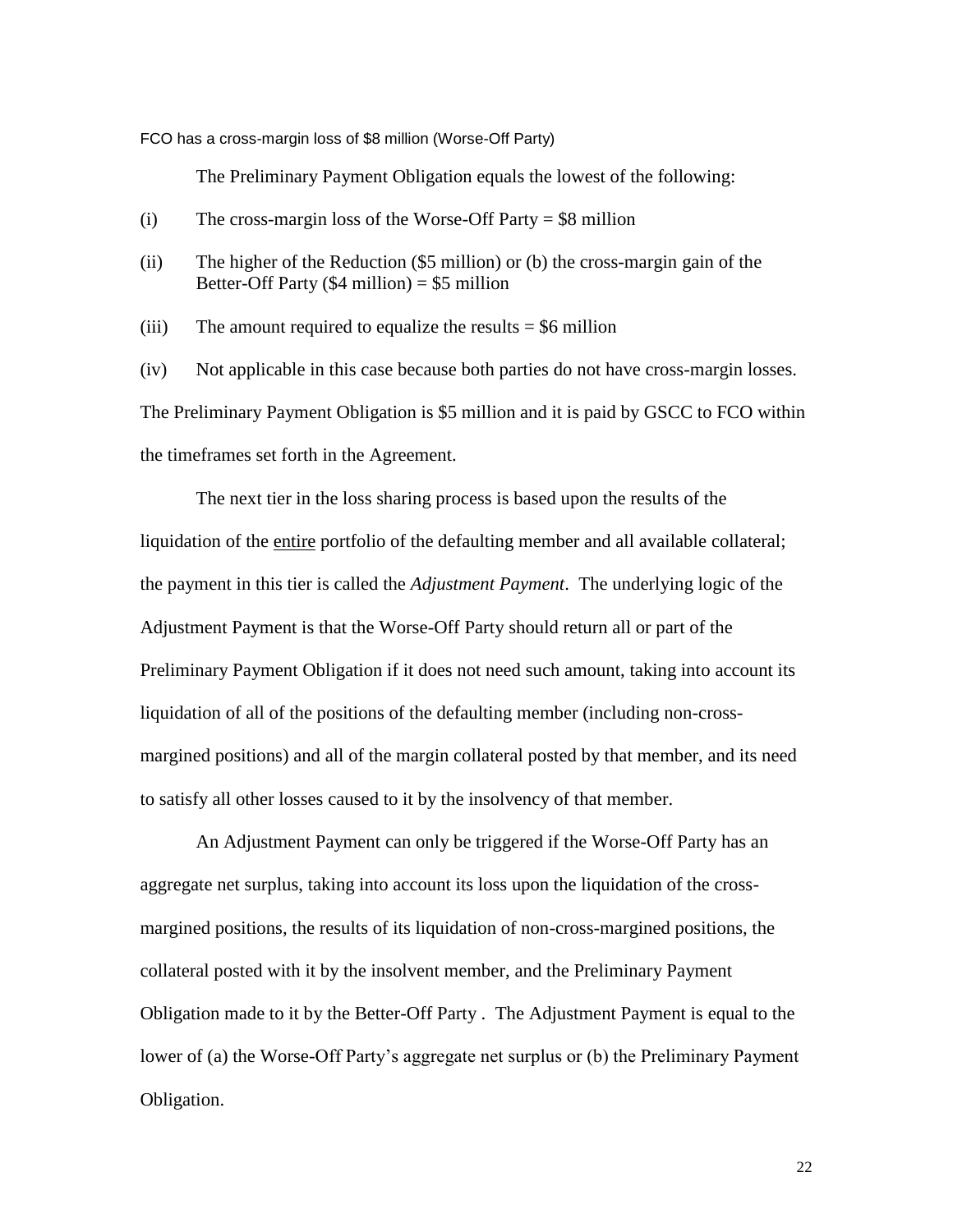An example of the calculation of the Adjustment Payment follows:

### *Loss Sharing Example*

 $\overline{\phantom{a}}$ 

Preliminary Payment Obligation = \$5 million GSCC has an aggregate net loss = \$6 million FCO has an aggregate net surplus = \$12 million

#### Adjustment Payment = \$5 million

In this example, FCO, the Worse-Off Party, received a Preliminary Payment Obligation of \$5 million from GSCC. After the liquidation of the defaulting member's entire portfolio and all available collateral, FCO has an aggregate net surplus of \$12 million, which triggers the Adjustment Payment. The Adjustment Payment is equal to the lower of (a) FCO's aggregate net surplus (\$12 million) or (b) the Preliminary Payment Obligation (\$5 million). FCO, therefore, is required to make an Adjustment Payment of \$5 million to GSCC. In effect, it is required to return the \$5 million to GSCC, because it does not need it.

The final possible payment from one clearing organization to the other is the *Maximization Payment*. If after the Adjustment Payment is made, one clearing organization has a remaining aggregate net surplus and the other has a remaining aggregate net loss, the Agreement provides a mechanism for distribution of the surplus.<sup>42</sup> Thus, continuing with the above example, once the Adjustment Payment is made from FCO to GSCC, GSCC remains with a \$1 million loss. The Maximization Payment mechanism provides for FCO to make an additional \$1 million payment to GSCC to eliminate GSCC's remaining loss.

 $42$  This "cross-guaranty" type of payment reflects the sound principle that it is important to ensure that margin collateral amounts are first used to make whole the clearing organizations that are vital to the safety and soundness of our markets.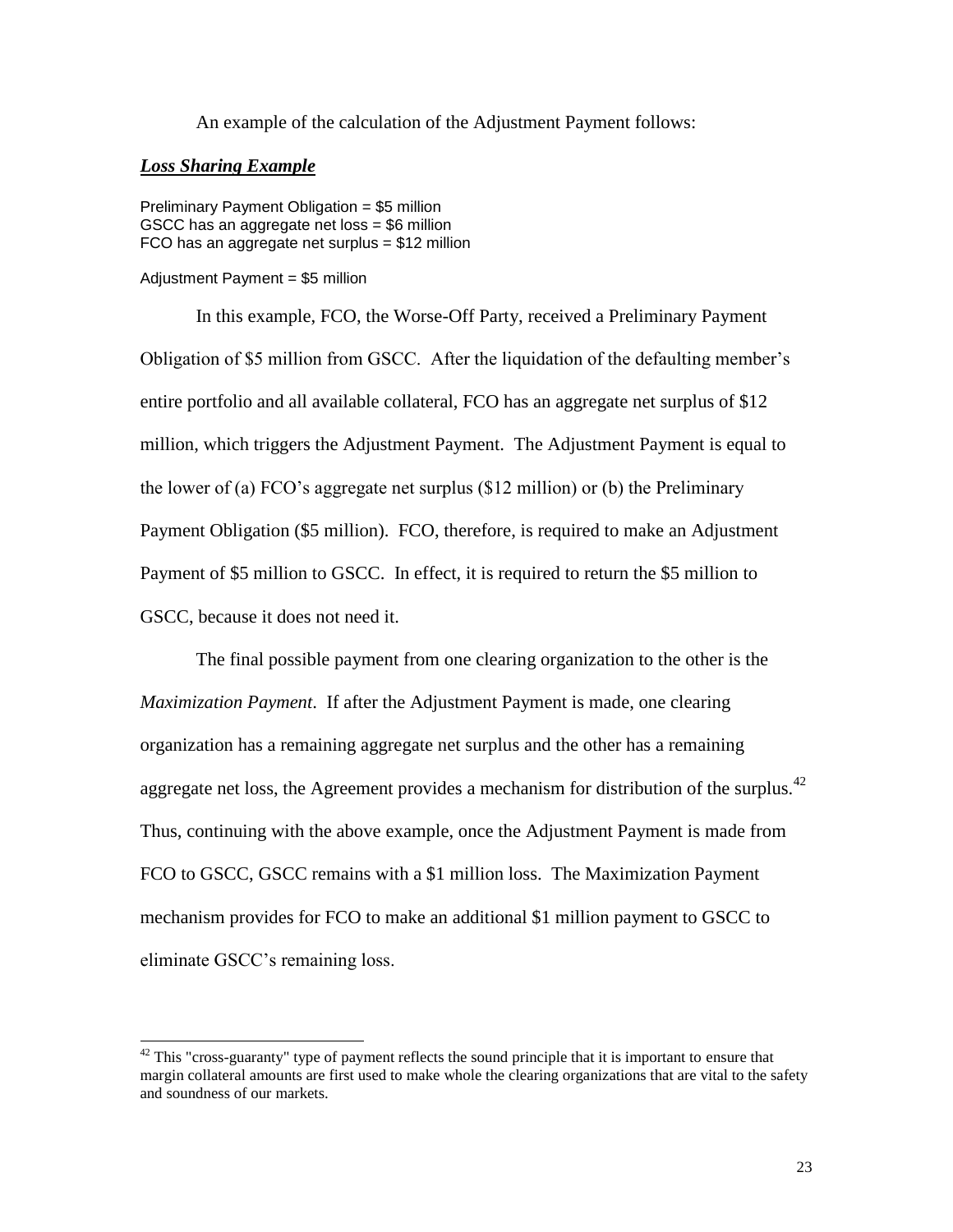### *Legal Considerations*

Given the potential for challenge to the cross-margining arrangement by a trustee in bankruptcy or similar fiduciary, the legal soundness of the cross-margining arrangement is vital. GSCC's cross-margining arrangement is based upon the contractual obligation of one clearing organization to the other. The Agreement provides, among other things, that GSCC guarantees to the FCO (and vice versa) that it will fulfill the payment obligations that arise under the Agreement in the event of the default of a crossmargining participant. Once a guaranty payment is made pursuant to the Agreement from one clearing organization to the other, the defaulting participant's contingent obligation to reimburse the guarantor clearing organization arises.

The Agreement provides expressly for the cross-margining participant's

reimbursement obligation:

In the event that either Clearing Organization (the "Guarantor") becomes obligated to make a Guaranty payment to the other Clearing Organization (the "Beneficiary") in respect of the obligation of a Defaulting Member or its Cross-Margining Affiliate to the Beneficiary, the Defaulting Member and its Affiliate shall thereupon immediately be obligated, whether or not the Guarantor has then made the Guaranty payment to the Beneficiary, to reimburse the Guarantor for the amount of the Guaranty payment as determined by the Guarantor, and the Guarantor shall be subrogated to all of the rights of the Beneficiary against the Defaulting Member or its Cross-Margining Affiliate. Such obligation (the "Reimbursement Obligation") shall be due immediately upon a demand by the Guarantor to the Defaulting Member or its Cross-Margining Affiliate specifying the amount of such obligation.

The cross-margining participant becomes subject to the provisions of the

Agreement by signing the cross-margining participant agreement, which expressly

provides that: "Member agrees to be bound by the GSCC Rules and the [FCO] Rules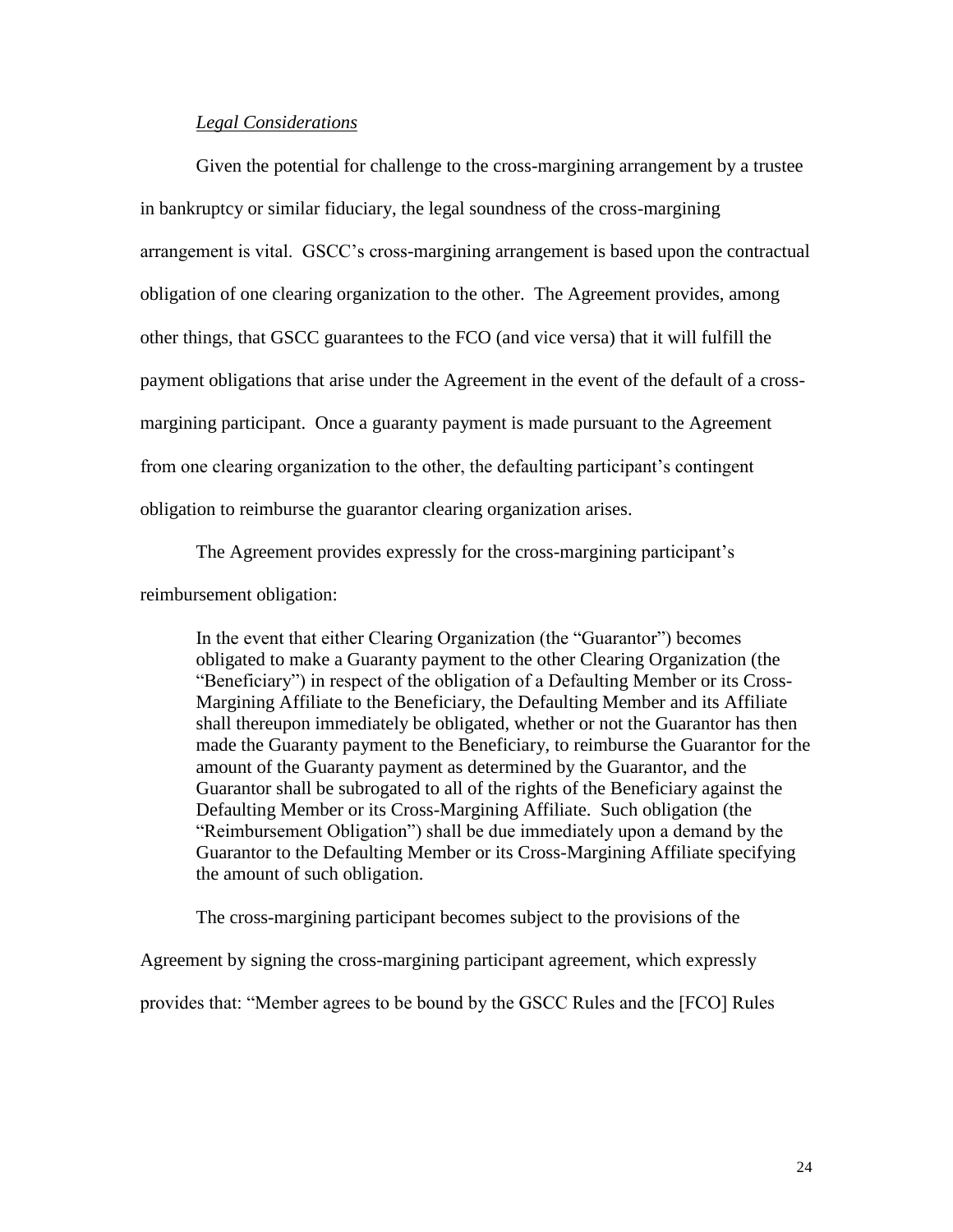applicable to Clearing Members and Cross-Margining Participants and by the provisions of the Cross-Margining Agreement between GSCC and [FCO] . . . ."<sup>43</sup>

The guarantor clearing organization must be able to enforce its contractual right under the Agreement to net any proceeds of positions and collateral of the defaulting participant otherwise owed by the guarantor clearing organization to the defaulting participant against the defaulting participant's reimbursement obligation to the guarantor clearing organization.

Section 362 of the U.S. Bankruptcy Code (the "Code") protects this right by providing an exemption from the automatic stay that is applicable to the setoff by a clearing organization of certain obligations of a defaulting member against margin deposits and other property of the member "held by or due from" the clearing organization.<sup>44</sup> Specifically, Section 362(b)(6) states that the filing of a petition under the Code does not operate as a stay:

of the setoff by a commodity broker, forward contract merchant, stockbroker, financial institutions, or securities clearing agency of any mutual debt and claim under or in connection with commodity contracts, as defined in section 761 of this title, forward contracts, or securities contracts, as defined in section 741 of this title, that constitute the setoff of a claim against the debtor for a margin payment, as defined in section 101, 741, or 761 of this title, or settlement payment, as defined in section 101 or 741 of this title, arising out of commodity contracts, forward contracts, or securities contracts against cash, securities, or other property held by or due from such commodity broker, forward contract merchant, stockbroker, financial institutions, or securities clearing agency to margin, guarantee, secure, or settle commodity contracts, forward contracts, or securities contracts  $\ldots$  .  $^{345}$ 

l

<sup>&</sup>lt;sup>43</sup> Moreover, GSCC's Rule 43 provides that the cross-margining participant is bound by the provisions of the applicable cross-margining agreement(s), which are deemed to be GSCC's Rules, and provides that the cross-margining participant is obligated to pay the amount of the reimbursement obligation as specified in the applicable cross-margining agreement(s).

<sup>44</sup> *See* Comment Letter, *supra* note 24, for GSCC's position on the enforceability of its cross-margining program.

 $^{45}$  11 U.S.C.A. sec. 362(b)(6) (2001).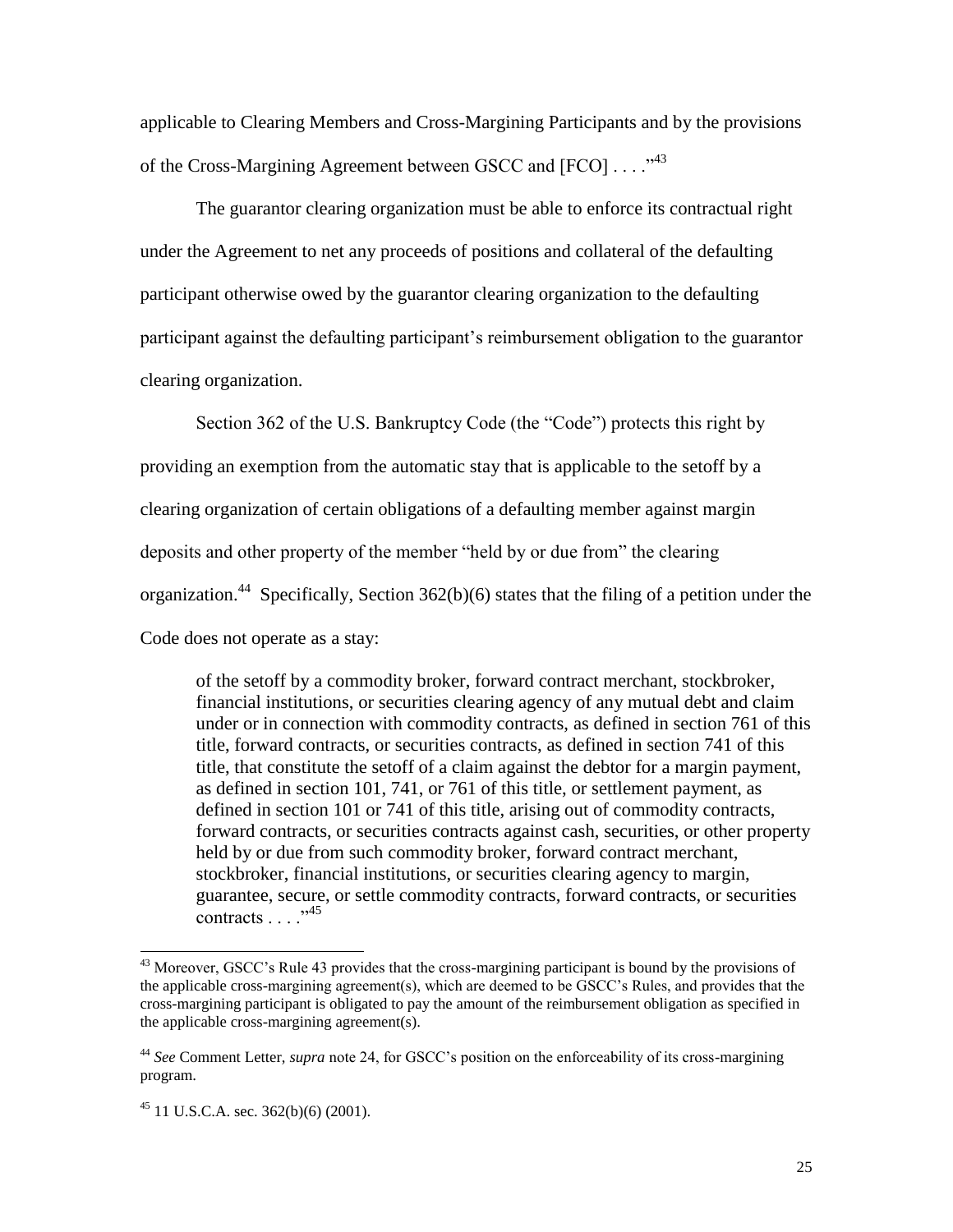The relevant parties that are protected by Section 362(b)(6) are "commodities brokers" and "securities clearing agencies." The Code defines "commodity broker" to include a clearing organization,  $46$  which would include any participating FCO. Similarly, GSCC is a "securities clearing agency," which the Code defines as a person that is registered as a clearing agency under Section 17A of the Securities Exchange Act of 1934.<sup>47</sup>

The rights of GSCC and an FCO will be protected by Section 362(b)(6) if the claim is in connection with "commodities contracts" or "securities contracts." The Code definitions for these terms cover the transactions that are submitted to GSCC and the FCOs and processed by these clearing organizations.<sup>48</sup>

The payment of the reimbursement obligation must fall within the Code definition of "margin payment" or "settlement payment" in order for the claim of GSCC and the FCO to obtain the protection of Section 362(b)(6). The Code defines "settlement payment" with respect to "stockbroker liquidation" to mean "a preliminary settlement payment, a partial settlement payment, an interim settlement payment, a settlement payment on account, a final settlement payment, or other similar payment commonly used in the securities trade  $\dots$   $\cdot$ <sup>49</sup> Payment of the reimbursement obligation is included within this definition of settlement payment—it is made in settlement of a debt arising

 $\overline{\phantom{a}}$ 

 $46$  *Id.* at sec. 101(6).

<sup>47</sup> *Id.* at sec. 101(48).

<sup>&</sup>lt;sup>48</sup> *See id.* at sec. 761(4)(D) for the definition of "commodity contract" with respect to a clearing organization, and sec. 741(7) for the definition of "securities contract."

<sup>49</sup> *Id.* at sec. 741(8).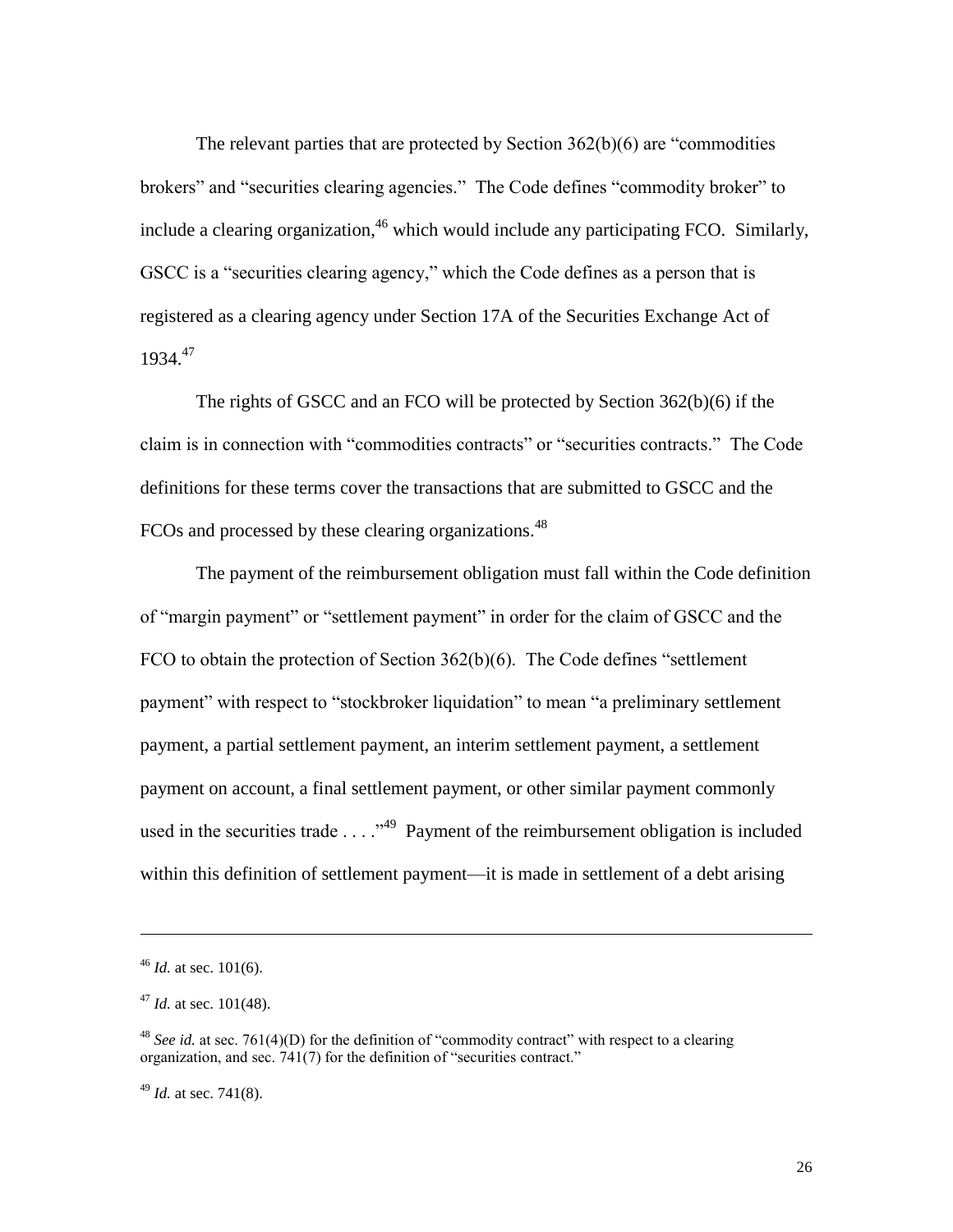under the rules of a clearing organization owed to a clearing organization by a defaulting member. In addition, the participant's margin deposits that secure its obligations to the clearing organization, including the reimbursement obligation, also fall within the various Code definitions of "margin payment."<sup>50</sup>

Another important statute that protects the clearing organization's netting rights against the reimbursement obligation is the Federal Deposit Insurance Corporation Improvement Act of 1991 ("FDICIA").<sup>51</sup> The netting provisions of FDICIA were enacted to ensure the enforceability of netting agreements even in the event of the insolvency of a market participant. In its findings section, Congress states that: "netting procedures . . . reduce the systemic risk within the banking system and financial markets . . . and the effectiveness of such netting procedures can be assured only if they are recognized as valid and legally binding in the event of the closing of a financial institution participating in the netting procedures."<sup>52</sup> Thus, the protection of the FDICIA statute is very broad: "Notwithstanding any other provision of law, the covered contractual payment obligations and covered contractual payment entitlements of a member of a clearing organization to and from all other members of a clearing

 $\overline{\phantom{a}}$ 

 $50$  The Code defines "margin payment" in Section 741(5) in relation to "stockbroker liquidation" as "payment or deposit of cash, a security, or other property, that is commonly known to the securities trade as original margin, initial margin, maintenance margin, or variation margin, or as mark-to market payment, or that secures an obligation of a participant in a securities clearing agency", and in Section 761(15) in relation to "commodity broker liquidation" as "payment or deposit of cash, a security, or other property, that is commonly known to the commodities trade as original margin, initial margin, maintenance margin, or variation margin, including mark-to-market payments, settlement payments, variation payments, daily settlement payments, and final settlement payments made as adjustments to settlement prices".

<sup>51</sup> 12 U.S.C.A. secs. 4401-4407 (2001).

 $52$  *Id.* at secs. 4401(4) and (5).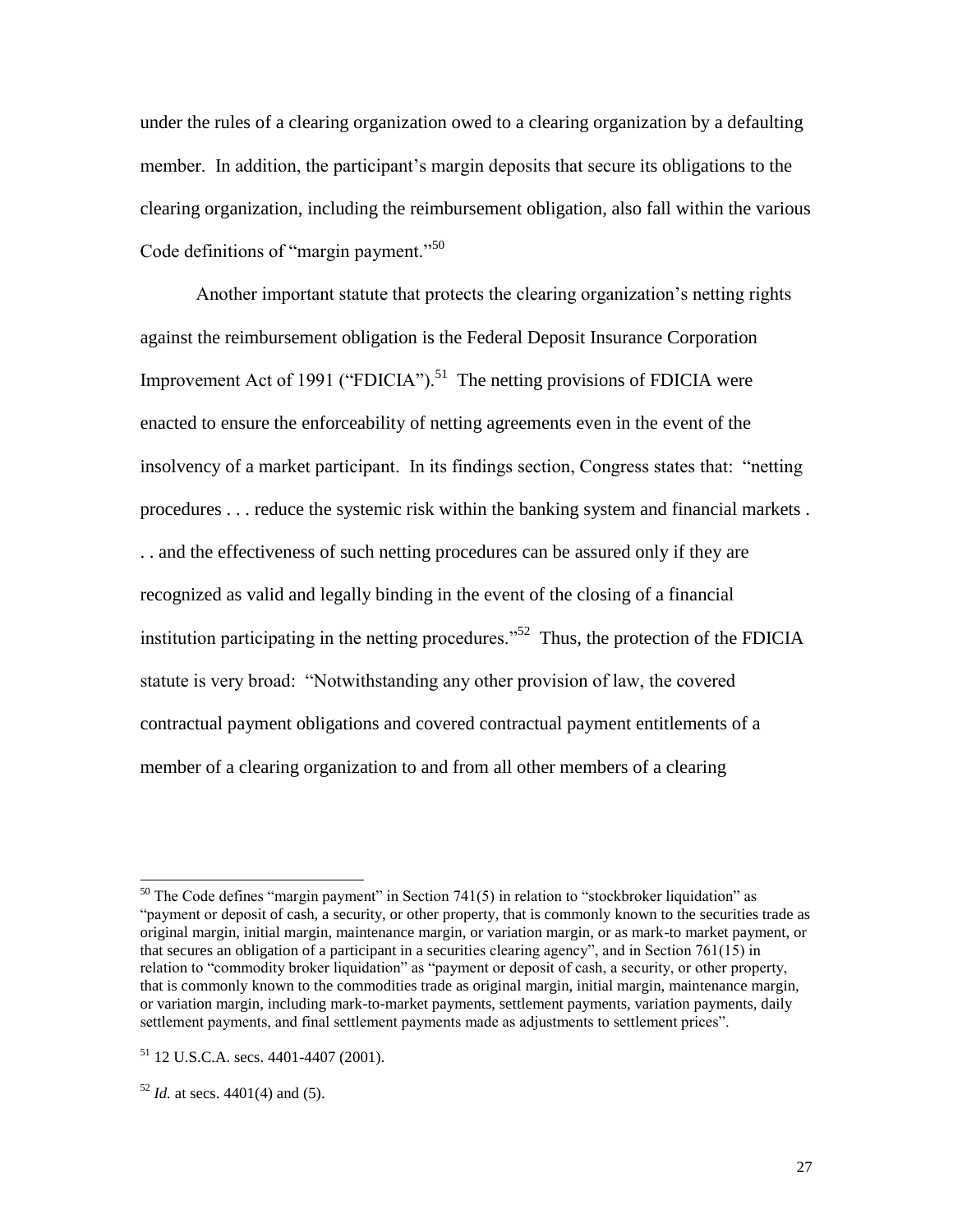organization shall be netted in accordance with and subject to the conditions of any applicable netting contract."<sup>53</sup>

GSCC and the FCO are "clearing organizations" within the meaning of the FDICIA netting statute.<sup>54</sup> The provisions of each clearing organization's rules and the Agreement constitute a "netting contract."<sup>55</sup> A clearing organization and its members are deemed to be "members" of a clearing organization.<sup>56</sup> The reimbursement obligation owed to either GSCC or the FCO by its own member is a "covered contractual payment obligation" and the right of the member to the return of excess collateral from a clearing organization is a "covered contractual payment entitlement."<sup>57</sup> Accordingly, FDICIA will require the enforcement of the Agreement and the rules of the clearing organizations pertaining to cross-margining and the reimbursement obligation "[n]otwithstanding any other provisions of law."

\*\*\*

 $\overline{\phantom{a}}$ 

<sup>53</sup> *Id.* at sec. 4404(a).

<sup>&</sup>lt;sup>54</sup> Section 4402(2) of the FDICIA defines "clearing organization" to include a clearing corporation or similar organization that provides clearing, netting, or settlement services for its members, and in which all members other than the clearing organization itself are financial institutions or other clearing organizations, or which is registered as a clearing agency under the Securities Exchange Act of 1934, or that is registered as a derivatives clearing organization under section 7a-1 of title 7 of the United States Code.

<sup>&</sup>lt;sup>55</sup> Section 4402(14) of FDICIA expressly provides that a "netting contract" includes the rules of a clearing organization.

<sup>&</sup>lt;sup>56</sup> Section 4402(11) of FDICIA defines "member" as a member of or participant in a clearing organization, and includes the clearing organization.

 $57$  Section 4402(5) of FDICIA defines "covered contractual payment obligation" to include a "covered" clearing obligation," which, in turn, is defined by Section 4402(3) to be an obligation of a member of a clearing organization to make payment to another member of a clearing organization, subject to a netting contract. Section 4402(4) of FDICIA defines "covered contractual payment entitlement" as an entitlement of a member of a clearing organization to receive payment, subject to a netting contract, from another member of a clearing organization of a covered clearing obligation.